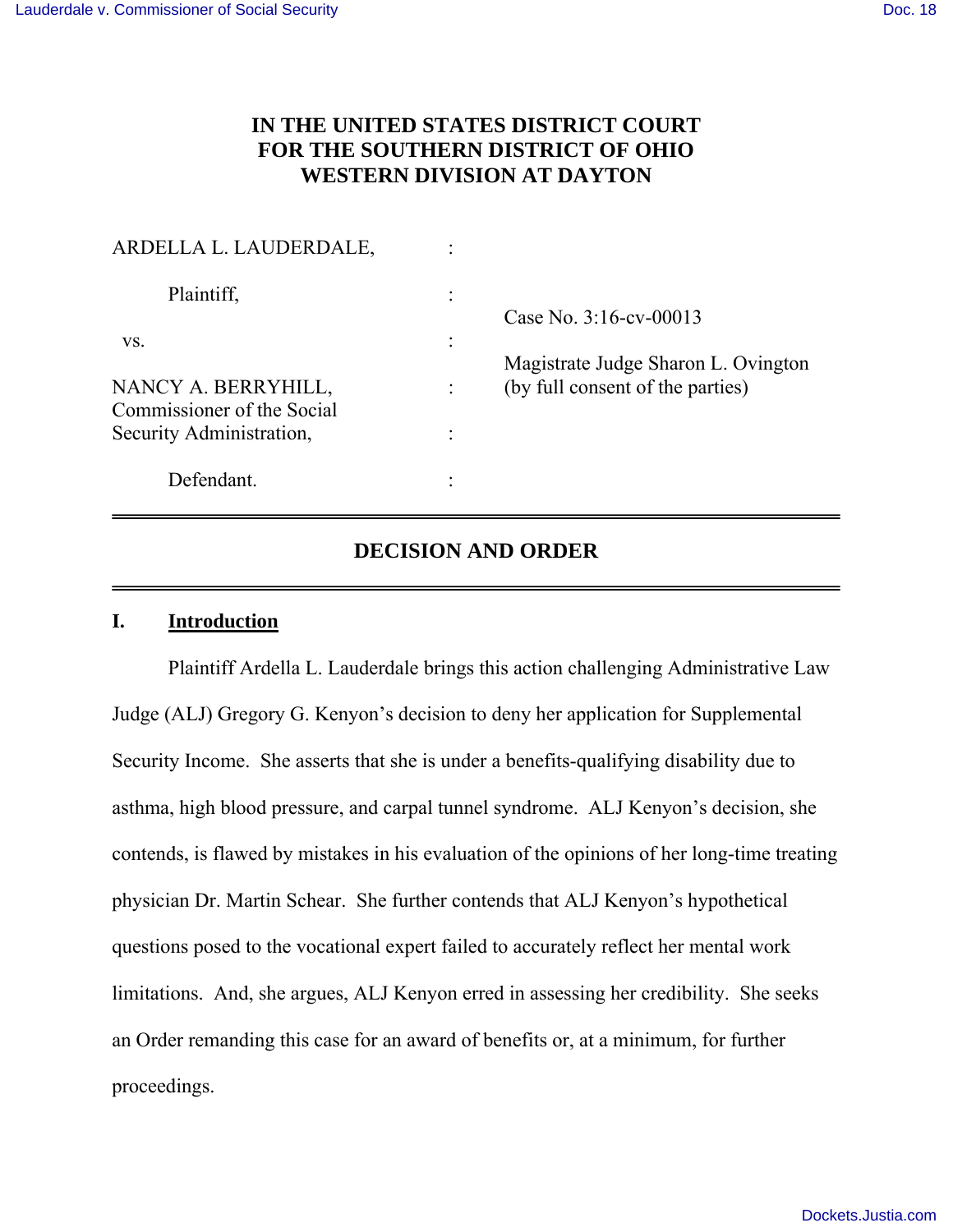The Commissioner contends that the ALJ reasonably weighed Dr. Schear's opinions; reasonably evaluated Plaintiff's mental work limitations and thus framed accurate hypothetical questions; and, reasonably assessed her credibility. The Commissioner seeks an Order affirming ALJ Kenyon's decision.

## **II. Background**

 In January 2007, the Social Security Administration denied a previous application for benefits Plaintiff had filed. On June 18, 2007, she applied again for Supplemental Security Income. That application and its related evidence were at issue in ALJ Kenyon's decision and are at issue in this case.

 Yet, before Plaintiff brought the present case, she went through one round of administrative denials of her application, including a previous ALJ's decision that she was not under a benefits-qualifying disability. Plaintiff appealed that decision to this Court but before the case reached the decisional stage, the parties stipulated to a remand for further administrative proceedings. (Doc. #7, *PageID* #s 1712-13). On remand, ALJ Kenyon issued his January 2015 non-disability decision—again, the decision presently before this Court. (Doc. #8, *PageID* #s 1599-1620).

 On the date Plaintiff applied for benefits in January 2007, she was considered a "younger" person under social security law. When she reached age fifty in January 2010, her age category changed to an individual "closely approaching advanced age. She has a "limited" education, having completed the eleventh grade in high school. She worked in the past as a commercial cleaner.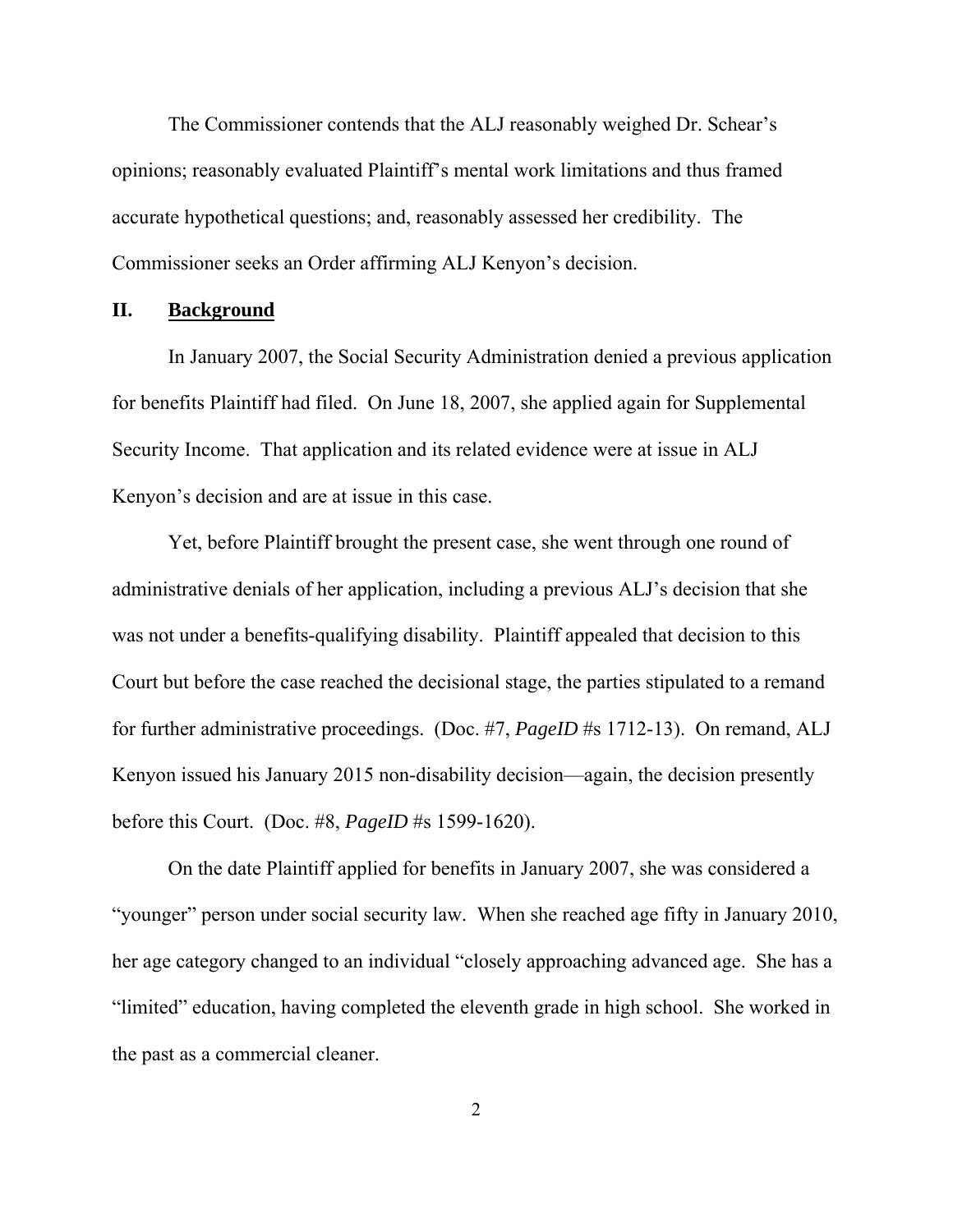## **A. Plaintiff's Testimony**

 Plaintiff testified in a hearing before ALJ Kenyon (in November 2014) that she is 5ˊ4˝ inches tall and weighs 265 pounds. *Id.* at 1653. She lives with her adult son and two teenage grandchildren. *Id.* at 1654. She has a driver's license but no longer drives due to sensitivity to bright light. *Id.* She has difficulty reading due to vision problems although she can read large print. *Id.* at 1655. She last worked a full-time job in 1999. She does not recall when she last worked a part-time job but acknowledged if she had worked at all, she was doing a part-time janitorial job in 2012. *Id.* at 1655-56.

 Plaintiff testified that she began having asthma attacks when she turned 40 years old. *Id.* at 1656-57. Strong perfumes and cold temperatures during winter aggravate her asthma. She uses an inhaler between 2 to 4 times a day and a nebulizer about once a week. *Id.* at 1657.

 Plaintiff described her back pain as starting in her lower back and extending down her legs. *Id.* at 1659. She estimated her pain severity at 8 on a 0 to 10 scale, with 10 being the most intense pain. *Id.* Treatment for her back has included going to a chiropractor who gave her exercises to do at home. *Id.*

 Plaintiff testified that she has been diagnosed with fibromyalgia. She has pain all over her body with the most intense pain at her shoulders. *Id.* at 1659-60. She has difficulty lifting her arms over her head. She has reduced manipulative ability and diminished grip strength due to carpal tunnel syndrome in both hands. *Id.* at 1660-61. She also suffers from daily headaches with migraine headaches about 2 times per week,

3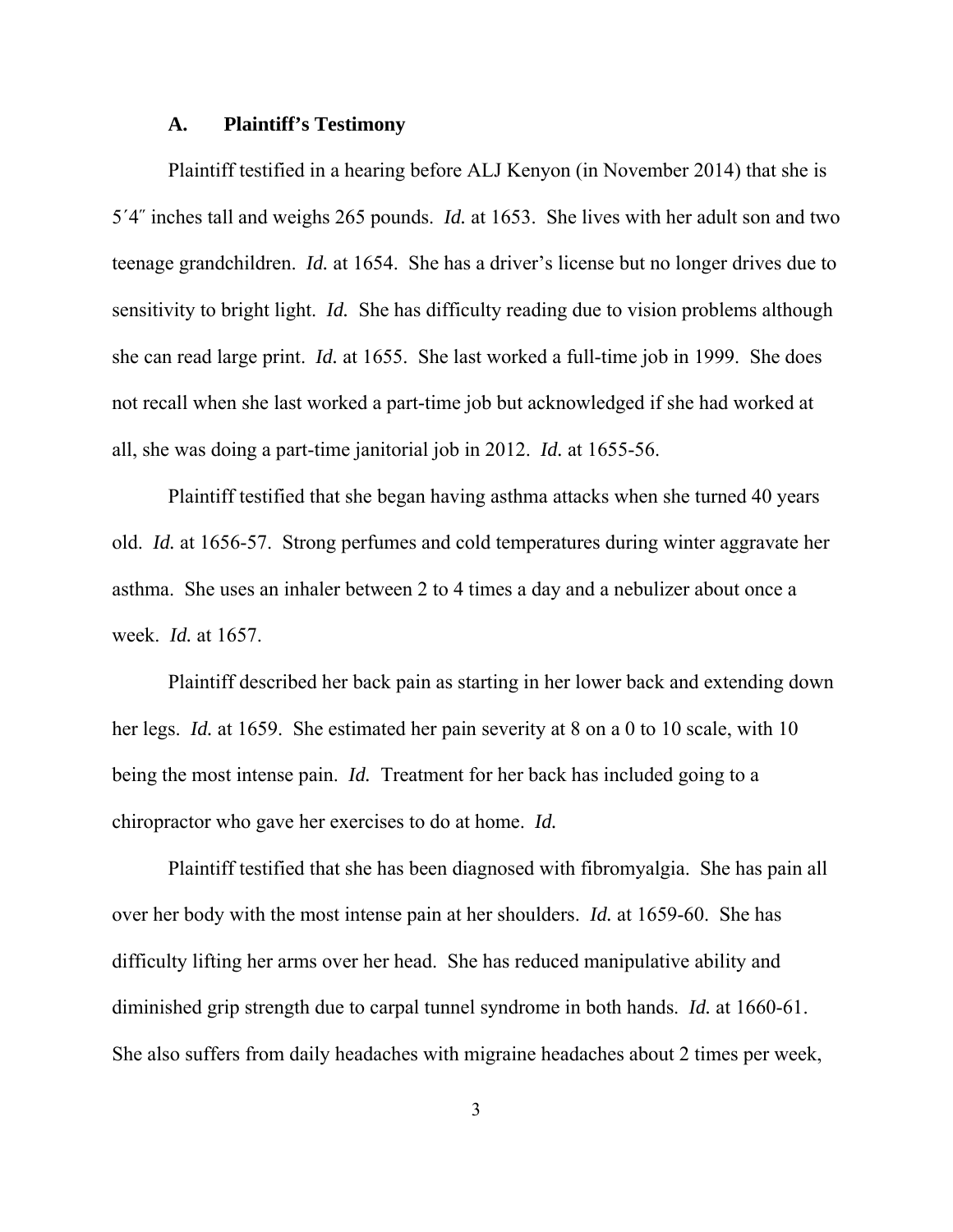lasting about 2 days. *Id.* at 1661-62. She has cataracts with reduced visual acuity. *Id.* at 1662. Her eye problems sometimes make it difficult for her to watch TV. She doesn't "even fool with reading really" because of both eye and understanding problems. *Id*. at 1662, 1670. She explained, "I understand some things that I read, but it's mostly I can't—when I [read] I see shadows, as I told my doctor I see shadows and a lot of spots." *Id*. at 1670-71. She wears glasses but they were broken at the time of the ALJ's hearing. *Id.* at 1663. Plaintiff has chest pain and understands that she has 55 percent blockage in her left artery. She uses nitroglycerin patches and "pain patches." *Id*. at 1672. And, she has high blood pressure, which causes her feet and hands to swell, and she has diabetes. *Id*. at 1672-73.

 As to mental health difficulties, Plaintiff has experienced auditory hallucinations since she was 20 years old. *Id.* at 1663. She hears them every day. She has self-harming thoughts, sometimes when the holidays are approaching. She experiences crying spells and difficulty concentrating due to depression. *Id.* at 1664-65. She also experiences panic attacks when she thinks people are following her. *Id.* at 1665-66. She takes medication that makes her sleepy and causes her to sleep during the daytime. When she wakes up at night, medication helps calm her. *Id.* at 1666. She does not like to be around crowds of people and leaves the house only for doctor's appointments. *Id.*

 Plaintiff estimated that she can lift about 10 pounds, and she is limited to about 20 to 30 minutes of standing because her back will start hurting. She can sit about 30-35

4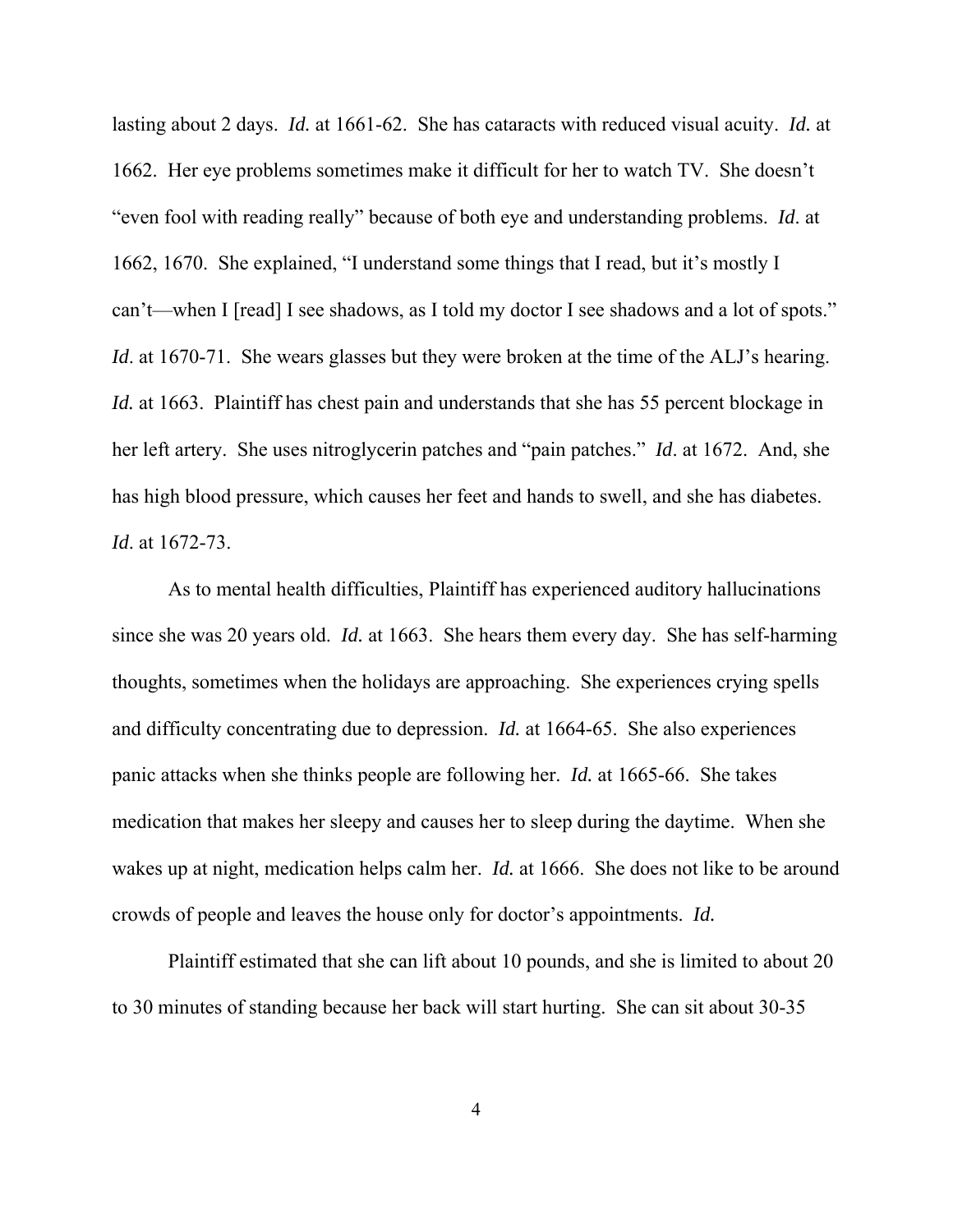minutes. *Id.* at 1667-68. Walking from her front door to the car causes her to get tired. *Id.* at 1668. She becomes short of breath climbing stairs due to her asthma. *Id.*

 Plaintiff is able to wash dishes about once every 2 weeks because she cannot stand for long without her back starting to hurt. Her granddaughter helps her with chores. She does not have hobbies. During an ordinary day, Plaintiff sleeps (a medication side effect) unless she has a doctor's appointment. *Id.* at 1668-69. When asked why she cannot work a full-time job, she answered, "Standing up, my back." *Id*. at 1669.

#### **B. Medical Evidence**

 Plaintiff has provided a well-written and accurate description of the pertinent medical evidence, and there is no need to repeat it here. (Doc. #11*, PageID* #s 2221-25). Yet, given the parties' present contentions, Dr. Martin Shear's opinions are worth exploring in detail.

 In December 2007, Dr. Martin Schear—Plaintiff's long-time treating family physician—completed forms addressing her work abilities and limits. (Doc. #7, PageID# 1134-36). He listed Plaintiff's diagnoses as asthma, anxiety, fibromyalgia, GERD, and hypertension. He checked boxes opining that Plaintiff could stand/walk and sit 1 hour, for 30 minutes intervals, during an 8-hour workday; and she could not lift more than 10 pounds occasionally or frequently. Dr. Schear believed that Plaintiff was extremely limited in her ability to push/pull, bend, reach, handle, and repetitive foot movements. In support of these opinions, Dr. Schear wrote, "fibromyalgia and asthma." *Id.* at 1335. He also checked boxes indicating that Plaintiff was "unemployable" and that he expected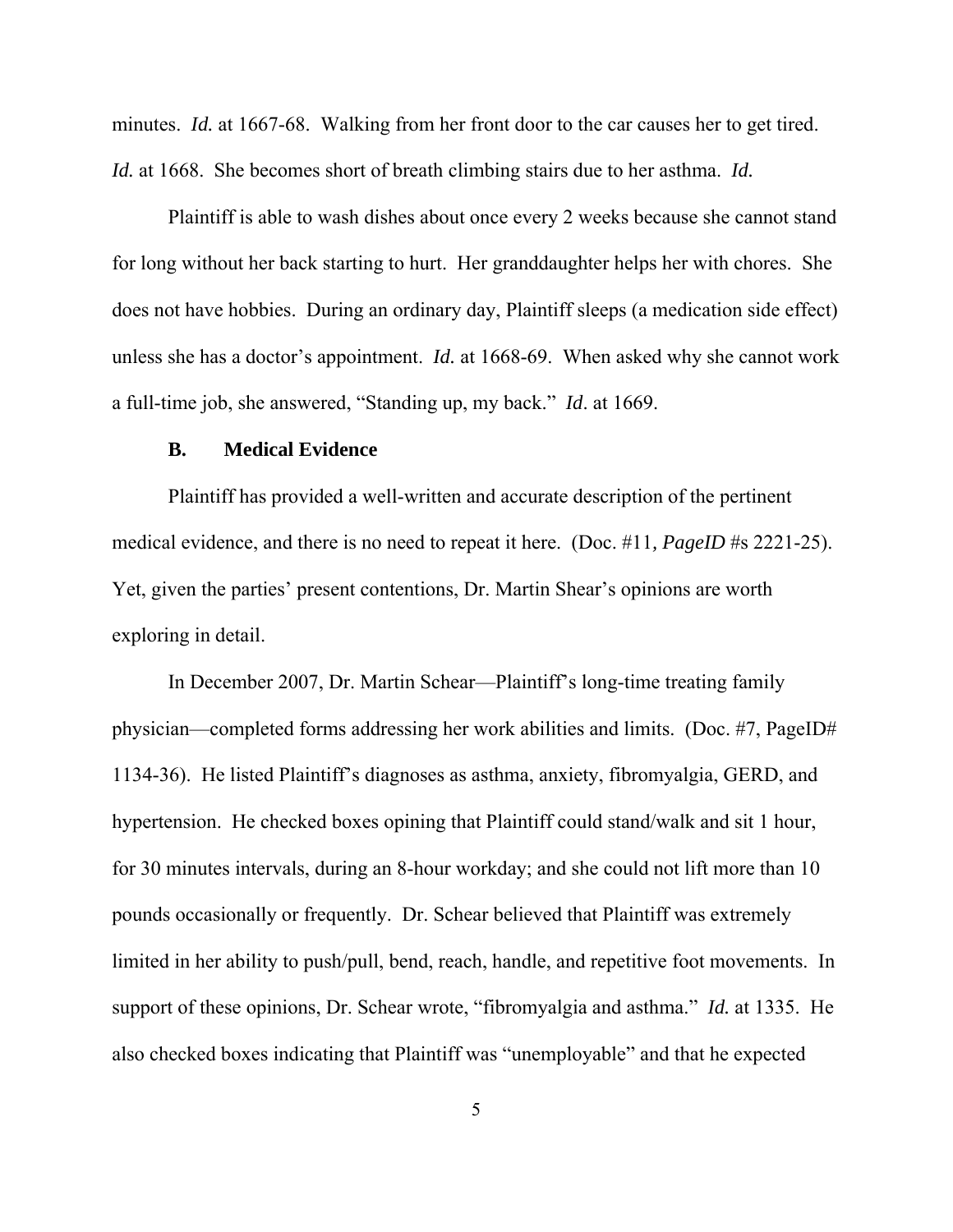Plaintiff's physical and/or mental functional limitations (specifically, the ones he identified) to last 12 months or more. *Id.*

 In response to interrogatories in April 2009, Dr. Schear summarized the medical problems he has treated Plaintiff for as follows: "Patient has been treated for multiple arthralgia, asthma, chronic sinusitis, obstructive sleep apnea, low back pain, depression, headaches, CTS, Gerd, urinary frequency, hypokalemia, and fibromyalgia." *Id*. at 1476. He opined that Plaintiff could not be prompt and regular in work attendance "due to multiple medical problems." *Id*. He believed that fibromyalgia, multiple arthralgia, and asthma limited Plaintiff to lifting and carrying 6 to 10 pounds. *Id.* at 1478. He noted that fibromyalgia, multiple arthralgia, and asthma limited her to 1 hour of standing/walking and 4 to 5 hours of sitting (½ hour without interruption) during an 8-hour workday. *Id.* at 1478-79. He also opined that fibromyalgia, multiple arthralgia, and asthma completely prevented Plaintiff from climbing, balancing, stooping, crouching, kneeling, or crawling. *Id.* at 1479-80. And these problems precluded her from working at heights, around moving machinery, in temperature extremes, and in humidity. *Id.* at 1480-81.

 Dr. Schear concluded that Plaintiff could perform sedentary work activity but not light work, and he anticipated that on average she would miss more than 3 days of work per month due to her impairments or treatment. *Id.* at 1482.

## **III. Supplemental Security Income and The ALJ's Decision**

 Plaintiff's eligibility to receive Supplemental Security hinged on whether she was under a "disability" as defined by social security law. *See* 42 U.S.C. §§ 1381a,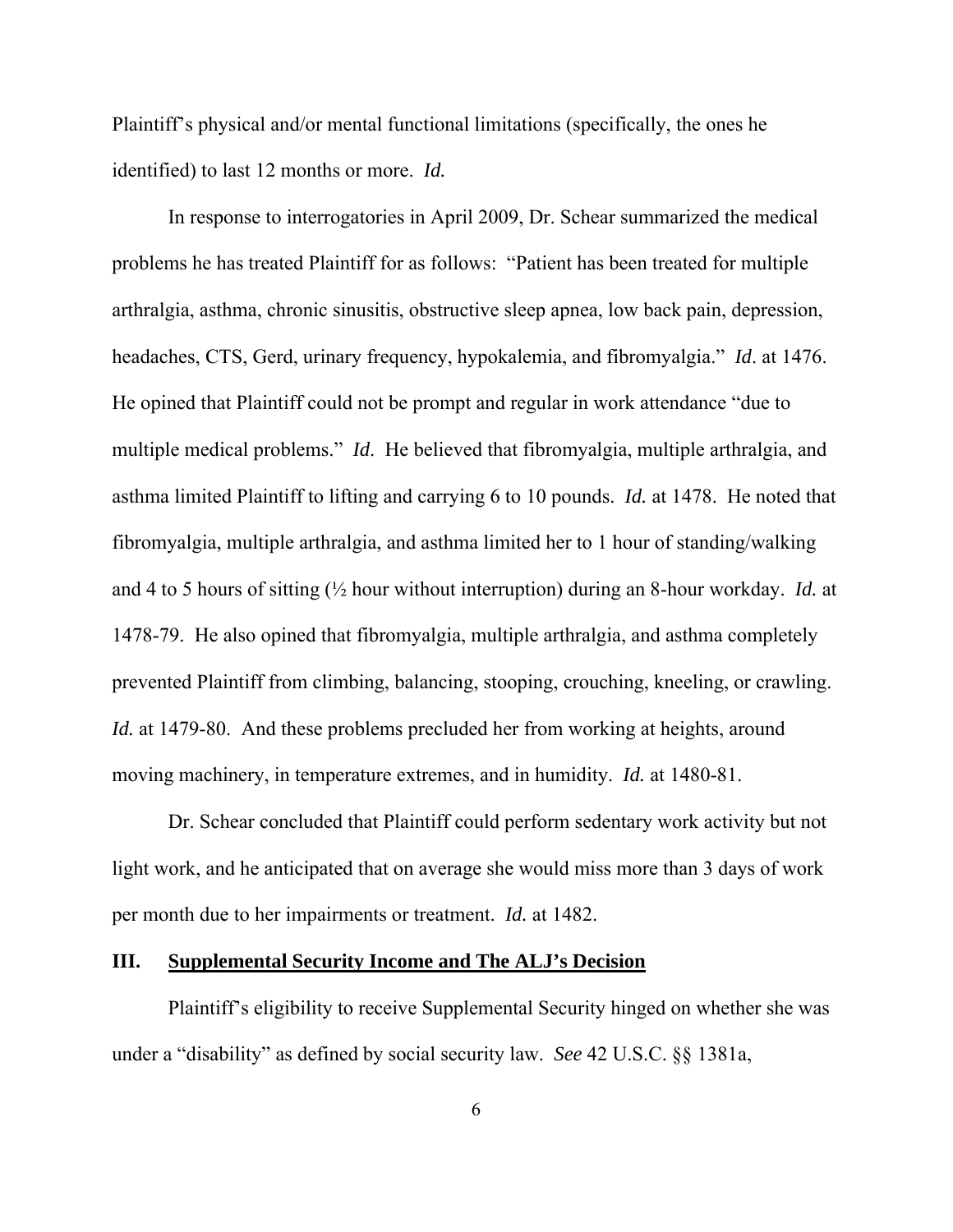1382c(a)(3)(A); *see also Bowen v. City of New York*, 476 U.S. 467, 470 (1986). To determine if she was under such a disability, ALJ Kenyon evaluated the evidence under the Social Security Administration's 5-step evaluation procedure. 20 C.F.R. §§ 416.920(a)(4). Moving through step 1, the ALJ found at step two that Plaintiff's severe impairments included "asthma, mild coronary artery disease, mild obstructive sleep apnea, fibromyalgia, obesity, history of (migraine versus muscle tension) headaches, a history of cataracts with some vision deficits, affective disorder with depressive features, anxiety disorder." *Id.* at 1604.

 ALJ Kenyon found at step 3 that Plaintiff's impairments did not automatically entitle her to benefits under the Commissioner's Listing of Impairments, 20 C.F.R. Part 404, Subpart P, Appendix 1. (Doc. #8, *PageID* #s 1609-10). Doing so, he determined that Plaintiff's impairments did not meet or medically equal the criteria in Listings section 2.02 (loss of visual acuity); section 2.03 (contraction of the visual fields in the better eye); section 2.04 (loss of visual efficiency); section 3.03 (asthma); section 3.10 (sleep-related breathing disorders); section 4.04 (ischemic heart disease); section 11.00, et seq. (neurological disorders); section 12.04 (affective disorders); section 12.06 (anxiety-related disorders). *Id.* at 1609-10.

 At step 4, ALJ Kenyon found that the most Plaintiff could do despite her impairments—her residual functional capacity, *see Howard v. Comm'r of Soc. Sec*., 276 F.3d 235, 239 (6th Cir. 2002)—was light work<sup>1</sup> tempered by the 11 limitations:

 $\overline{a}$ 

<sup>&</sup>lt;sup>1</sup> "Light work involves lifting no more than 20 pounds at a time with frequent lifting or carrying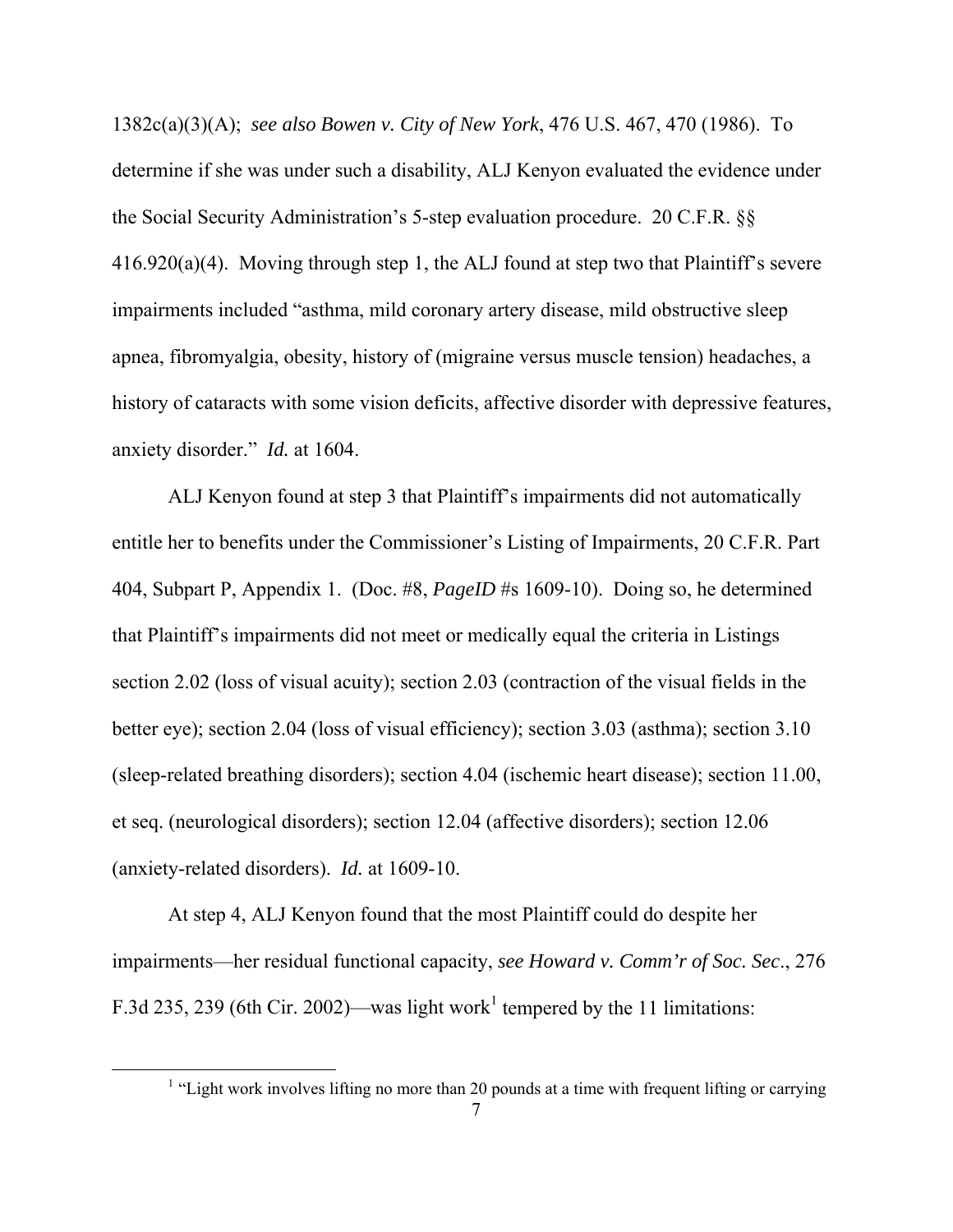- 1. no more than occasional crouching, crawling, kneeling, stooping and climbing ramps or stairs;
- 2. no climbing of ladders, ropes or scaffolding;
- 3. no work around hazards such as unprotected heights or dangerous machinery;
- 4. no concentrated exposure to temperature extremes, wet or humid areas, or respiratory irritants;
- 5. no operation of automotive equipment;
- 6. only unskilled simple repetitive tasks;
- 7. no more than occasional contact with co-workers and supervisors;
- 8. no public contact;
- 9. no jobs involving teamwork or tandem tasks;
- 10. no fast-paced production work or work involving strict production quotas;
- 11. limited to performing jobs in a relatively static work environment with very little, if any, change in job duties or work routine from one day to the next.

*Id.* at 1611.

Given these abilities and limitations, the ALJ found (step 4) that Plaintiff could not

perform her past relevant work. And, given these abilities and limits plus Plaintiff's

younger age, her limited education, and her work experience, the ALJ determined (step 5)

that she could perform a significant number of jobs that exist in the national economy.

These doable jobs, according to the ALJ, included marker, warehouse checker, and copy

machine operator. *Id*. at 1619-20. The ALJ's step-5 finding dictated his final

determination that Plaintiff was not under a disability and not eligible for benefits. *Id*. at

1620.

 $\overline{a}$ 

## **IV. Standard of Review**

 Judicial review of an ALJ's non-disability decision proceeds along two lines: "whether the ALJ applied the correct legal standards and whether the findings of the ALJ are supported by substantial evidence." *Blakley v. Comm'r of Soc. Sec.*, 581 F.3d 399,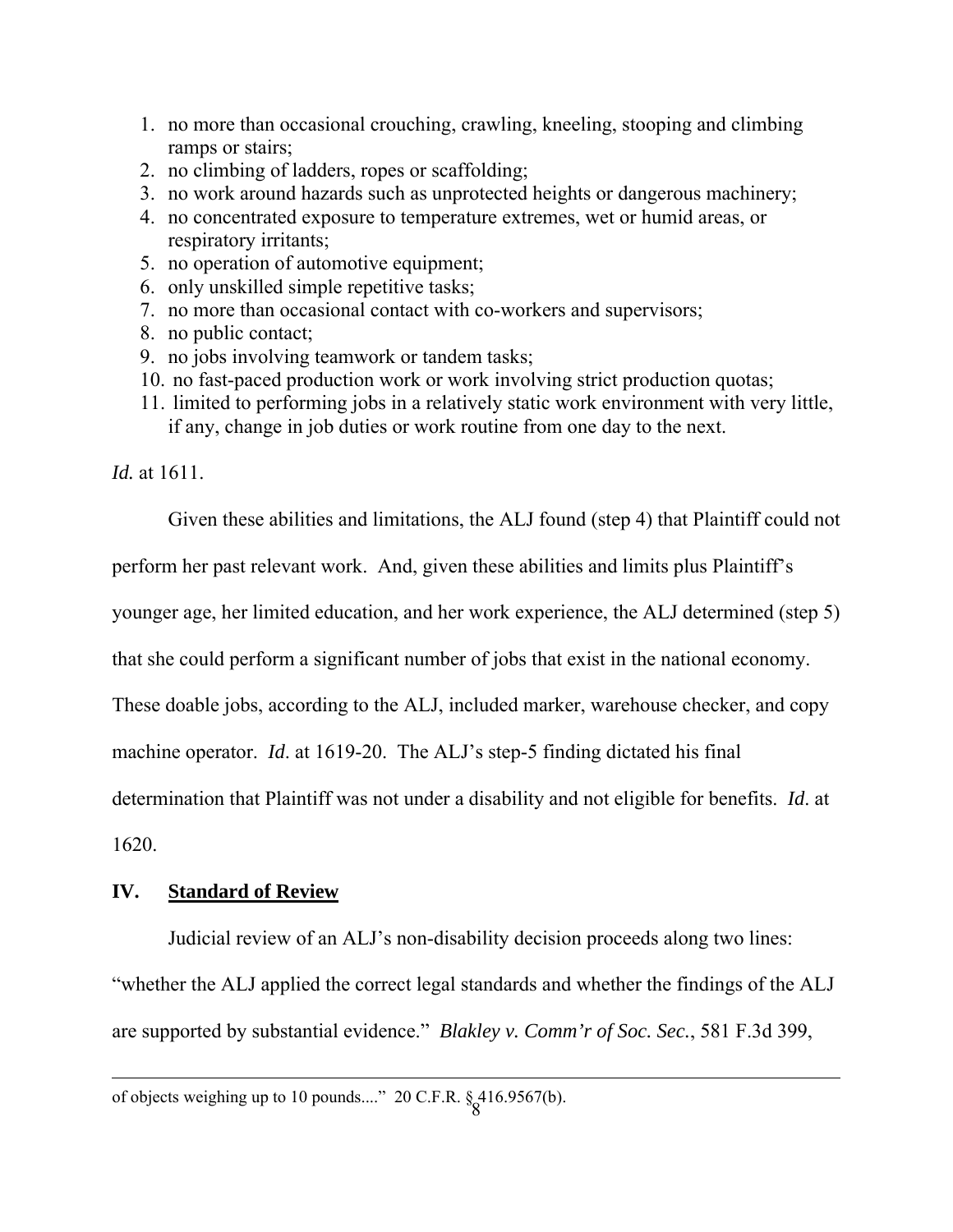406 (6th Cir. 2009); *see Bowen v. Comm'r of Soc. Sec*., 478 F.3d 742, 745-46 (6th Cir. 2007).

 Review for substantial evidence is not driven by whether the Court agrees or disagrees with the ALJ's factual findings or by whether the administrative record contains evidence contrary to those factual findings. *Gentry v. Comm'r of Soc. Sec.*, 741 F.3d 708, 722 (6th Cir. 2014); *Blakley*, 581 F.3d at 406; *Rogers v. Comm'r of Soc. Sec.*, 486 F.3d 234, 241 (6th Cir. 2007). Instead, the ALJ's factual findings are upheld if the substantial-evidence standard is met—that is, "if a 'reasonable mind might accept the relevant evidence as adequate to support a conclusion.'" *Blakley*, 581 F.3d at 407 (quoting *Warner v. Comm'r of Soc. Sec.*, 375 F.3d 387, 390 (6th Cir. 2004)). Substantial evidence consists of "more than a scintilla of evidence but less than a preponderance ...." *Rogers*, 486 F.3d at 241.

 The second line of judicial inquiry, whether the ALJ applied the correct legal criteria, may result in reversal despite the presence of substantial evidence supporting the ALJ's factual findings. *Rabbers v. Comm'r of Soc. Sec.*, 582 F.3d 647, 651 (6th Cir. 2009); *see Bowen*, 478 F.3d at 746. "[E]ven if supported by substantial evidence, 'a decision of the Commissioner will not be upheld where the SSA fails to follow its own regulations and where that error prejudices a claimant on the merits or deprives the claimant of a substantial right.'" *Rabbers*, 582 F.3d at 651 (quoting in part *Bowen*, 478 F.3d at 746, and citing *Wilson v. Comm'r of Soc. Sec.*, 378 F.3d 541, 546-47 (6th Cir. 2004)).

9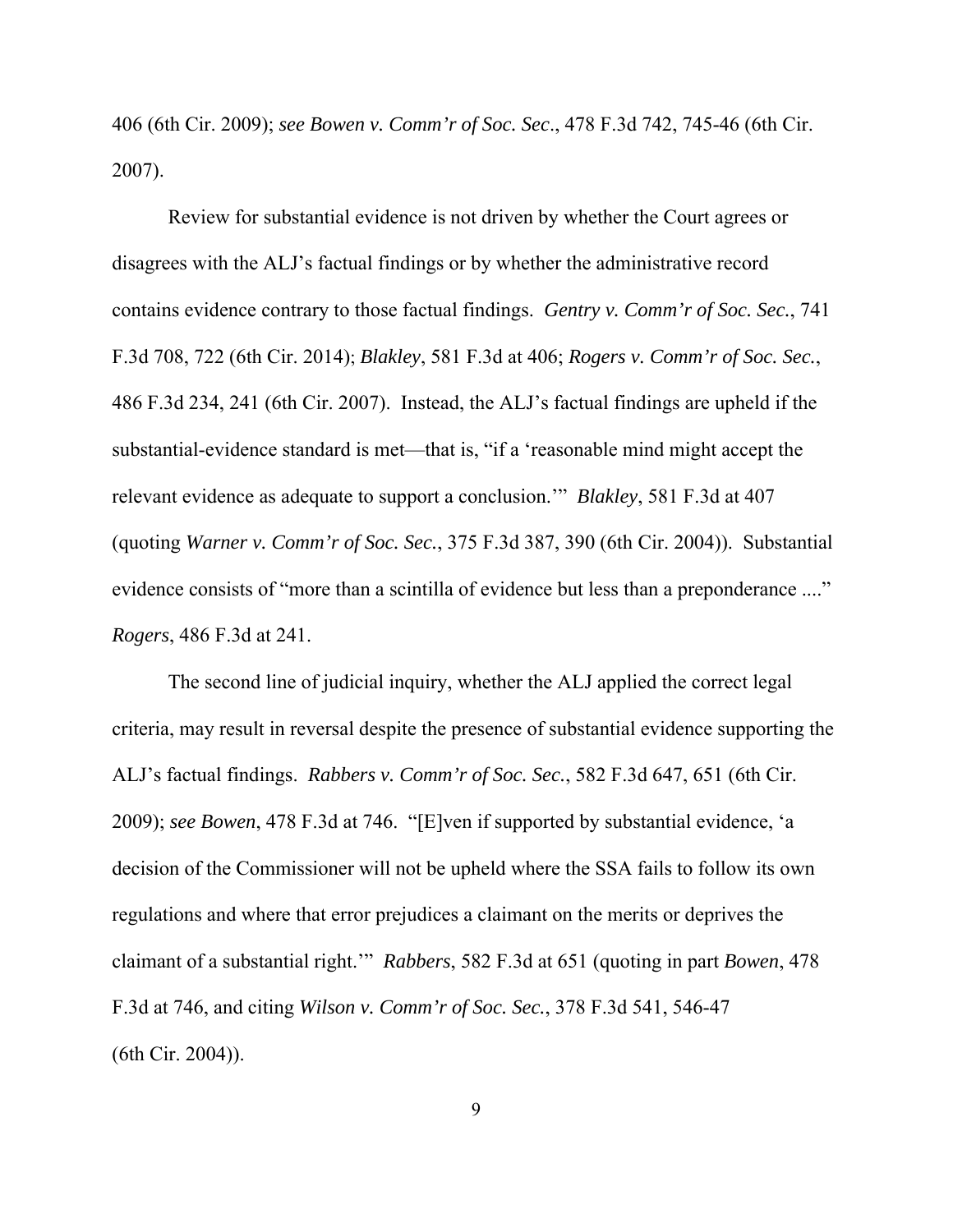## **V. Discussion**

#### **A. Dr. Schear**

 Plaintiff argues that the ALJ erred in weighing the opinions of Dr. Shear, her long-time treating and primary-care physician. Plaintiff acknowledges that the ALJ rejected Dr. Schear's opinions because they were allegedly "contradictory." She contends that the ALJ considered Dr. Shear's opinions that pre-dated her current application for benefits and "this pre-application evidence is remote and not particularly relevant to whether [Plaintiff] was disabled during the current application period." (Doc. #11, *PageID* #2231). Plaintiff also argues that Dr. Schear's opinions in December 2007 are not inconsistent with his opinions in April 2009. She points out that at both times Dr. Schear indicated (1) Plaintiff had the same limitations in her abilities to stand/walk and lift/carry; (2) she was her extremely limited in bending, reaching, handling, and repetitive foot movements; (3) she was never to climb, balance, stoop, crouch, kneel, or crawl; and she was extremely limited in her ability to reach, handle, finger, feel, and push/pull. Plaintiff therefore concludes that the ALJ failed to show that the relevant evidence is contradictory. The ALJ also erred in finding that objective medical evidence did not support Dr. Shear's opinion particularly as Plaintiff was treated for a myriad of severe and worsening impairments, as discussed in the voluminous record—indeed it is, at just over 2,200 pages—Plaintiff's Statement of Facts, and the objective evidence.

Social Security Regulations require ALJs to adhere to certain standards when weighing medical opinions. "Key among these is that greater deference is generally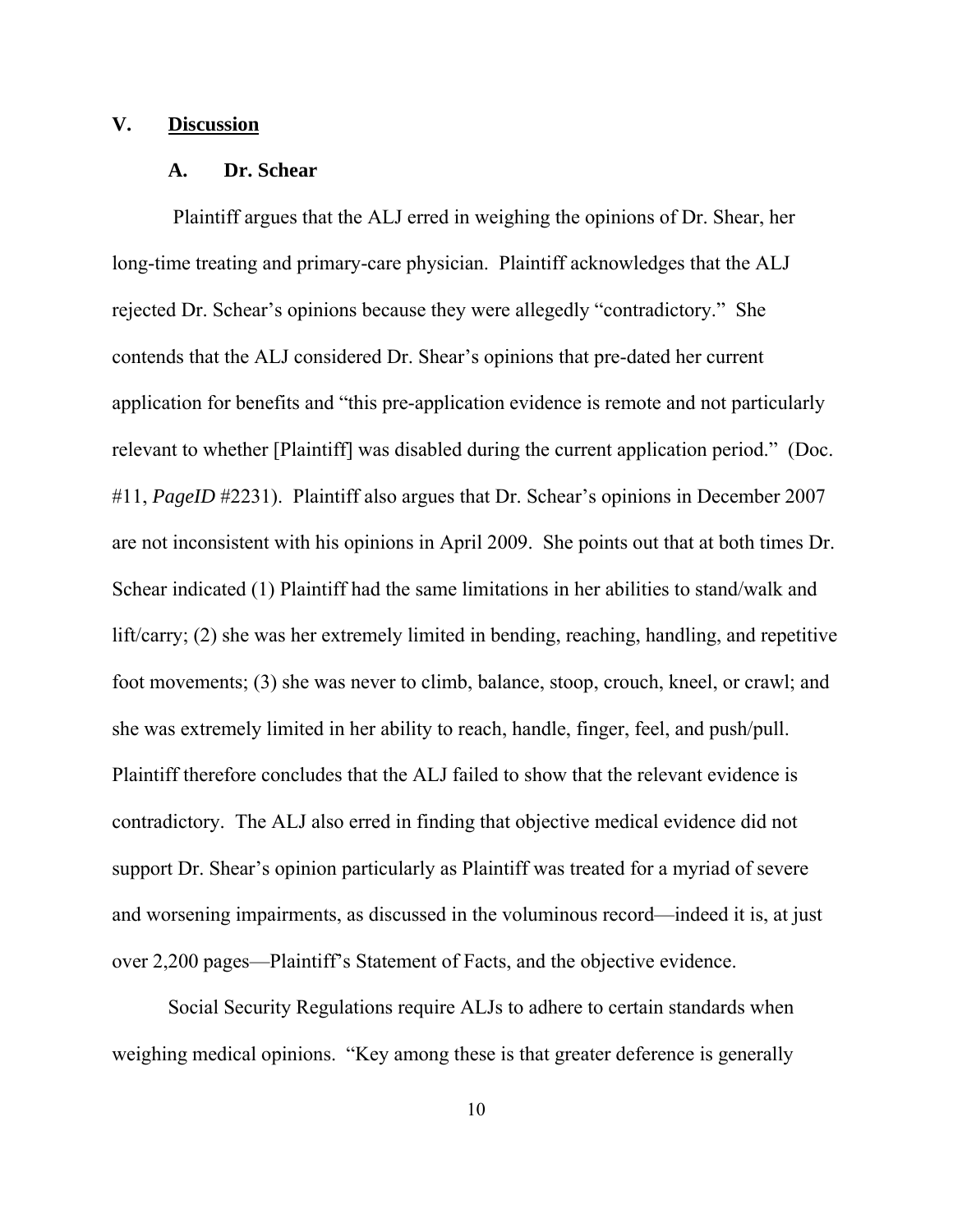given to the opinions of treating physicians than to those of non-treating physicians, commonly known as the treating physician rule." *Rogers,* 486 F.3d at 242 (citations omitted). The rule is straightforward:

> Treating-source opinions must be given "controlling weight" if two conditions are met: (1) the opinion "is well-supported by medically acceptable clinical and laboratory diagnostic techniques"; and (2) the opinion "is not inconsistent with the other substantial evidence in [the] case record."

*Gayheart v. Comm'r of Soc. Sec.*, 710 F.3d 365, 376 (6th Cir. 2013) (quoting in part 20 C.F.R. § 404.1527(c)(2)); *see Gentry*, 741 F.3d at 723.

 If a treating physician's opinion is not controlling, "the ALJ, in determining how much weight is appropriate, must consider a host of factors, including the length, frequency, nature, and extent of the treatment relationship; the supportability and consistency of the physician's conclusions; the specialization of the physician; and any other relevant factors." *Rogers*, 486 F.3d at 242 (citing *Wilson*, 378 F.3d at 544).

 The regulations also require ALJs to provide "good reasons" for the weight placed upon a treating source's opinions. *Wilson*, 378 F.3d at 544. This mandatory "good reasons" requirement is satisfied when the ALJ provides "specific reasons for the weight placed on a treating source's medical opinions." *Id.* (quoting Soc. Sec. Rul. No. 96-2p, 1996 WL 374188, at \*5 (July 2, 1996)). The goal is to make clear to any subsequent reviewer the weight given and the reasons for that weight. *Id*. And, substantial evidence must support the reasons for the weight the ALJ placed on a treating source's opinions. *Id.*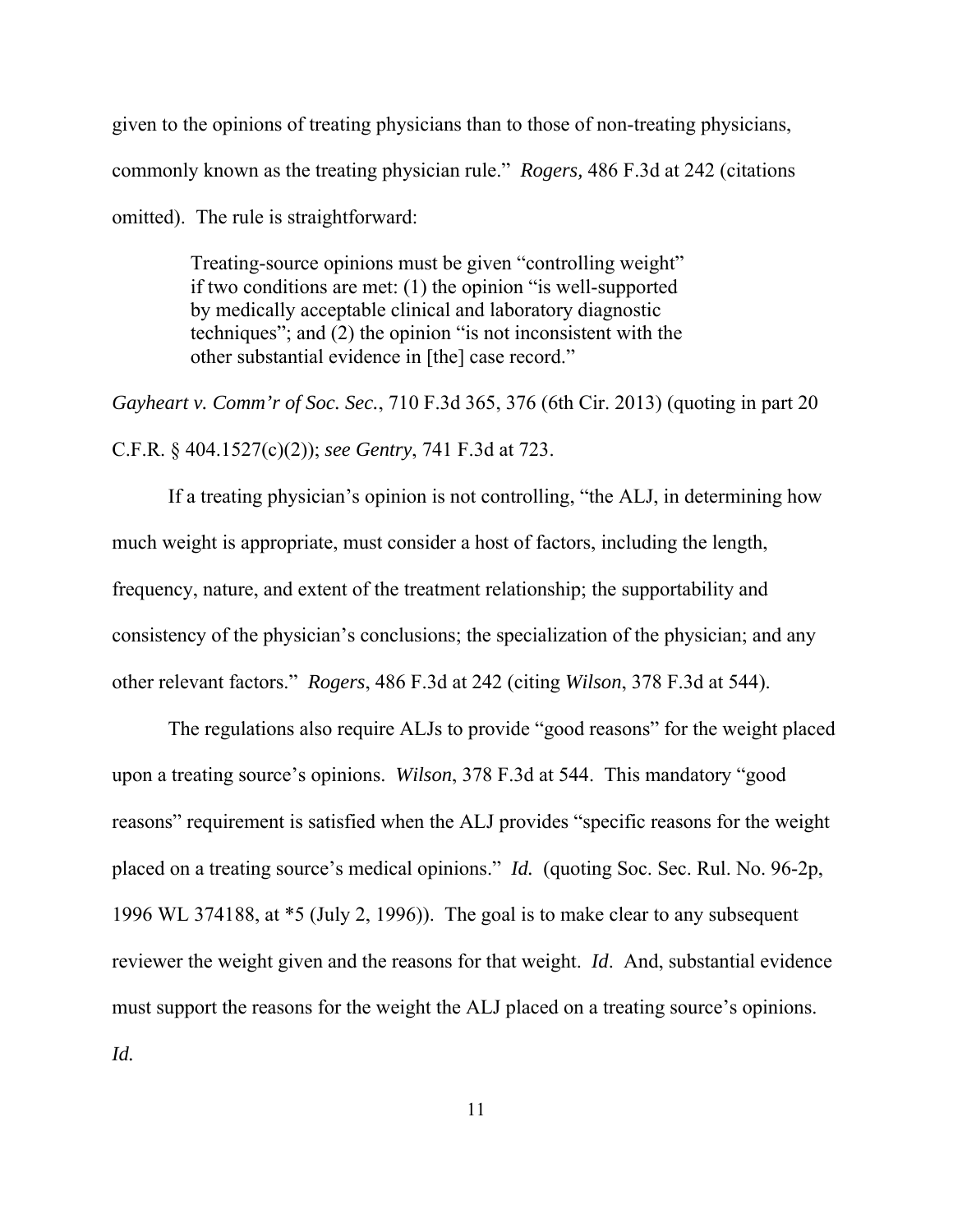ALJ Kenyon found Dr. Schear's opinion "to be contradictory as well as unsupported by compelling objective medical evidence or clinical findings. As such, this opinion evidence is entitled to little or no weight. Dr. Schear provided no logical medically determinable foundation for his purported and rather extensive limitations…." *Id.* at 1615.

 Beginning with the ALJ's finding that Dr. Schear's opinions contradictory, Plaintiff objects to the ALJ's consideration of evidence that predated the pertinent time period, which began on June 18, 2007, the date she applied for Supplemental Security Income. While the ALJ considered evidence predating June 18, 2007 and that at least some of that evidence can be fairly described as remote to the pertinent time period, the ALJ also considered evidence—including Dr. Shears' opinions in December 2007 and April 2009—within the pertinent time period. The ALJ, placed more significance on the lack of objective evidence supporting Dr. Shears' opinions than he placed on any remote evidence. He accurately explained, by way of example:

> [T]here is no musculoskeletal basis or neurological basis to limit the claimant's exertional (i.e., sitting, standing, walking, lifting) capacity to the extent reported by Dr. Shear. The evidence certainly does not document any impairment that would result in an inability to sit longer than one hour during any given eight-hour workday or longer than 30 minutes without interruption nor is there any compelling evidence to establish an inability to stand or walk to the extent described by Dr. Schear. Likewise, there is no convincing evidence of any impairment that would cause 'extreme' limitation in claimant's capacity for bending, reaching, handling, repetitive foot movements, and pushing/pulling….

> > 12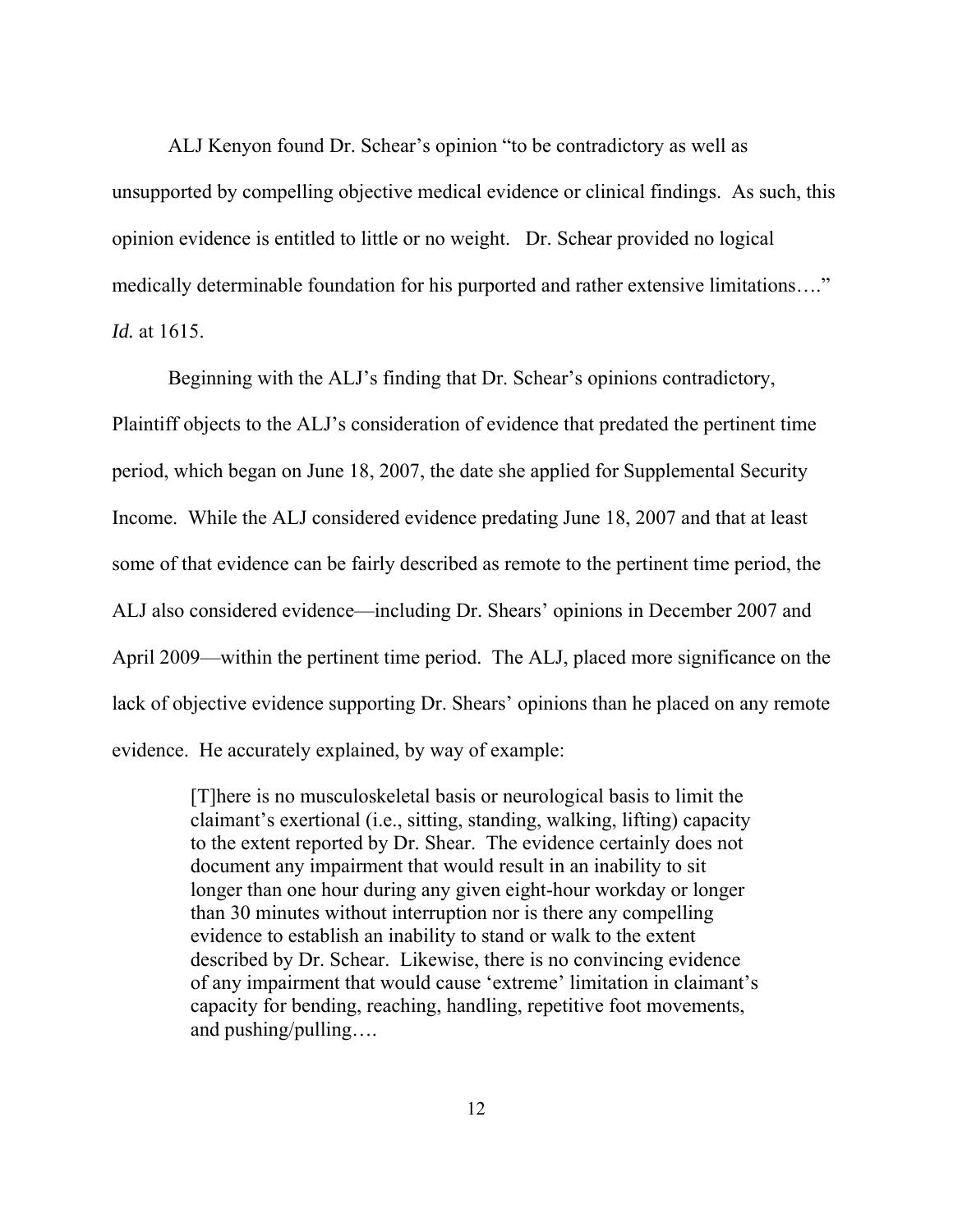*Id*. at 1615.

<u>.</u>

 One problem emerges at this point in the ALJ's decision. He explained, "It can only be assumed that Dr. Schear based his various excessive (and somewhat inconsistent) assessments of the claimant's functional capabilities on the claimant's subjective complaints at a particular time." *Id*. This is not a reasonable assumption because Dr. Schear did not indicate in any way that he relied only on Plaintiff's subjective reports and because physicians are trained to both consider and investigate subjective reports as opposed to blindly accepting them on face value. This problem, however, is not fatal to the ALJ's evaluation of Dr. Schear's opinion in light of the ALJ's other reasons for discounting his opinions. The ALJ continued to accurately explain these reasons as follows:

> Dr. Schear's assertion that the claimant would likely miss work more than three times per month due to her impairments or treatment for such impairments is entirely speculative and lacking any support in objective medical evidence or clinical findings. It is noteworthy that Dr. Schear described the claimant's primary physical impairments are asthma and fibromyalgia but, as detailed above, $\frac{3}{2}$  those conditions are, at most only mild and not particularly limiting (especially to the extent indicated by Dr. Schear). Medical records clearly do not indicate that the claimant experiences pulmonary symptoms, cardiac symptoms, generalized pain, headache complaints, vision deficits, or any other physical health problems that would restrict an individual to the degree described by Dr. Schear….

 $2$  Previously, the ALJ found the record "bereft of any evidence pertaining to episodes of asthmatic symptom exacerbation." *Id*. at 1604 (see exhibits cited therein). The ALJ addressed Plaintiff's diagnosis of fibromyalgia and noted she was treated with only conservative measures. *Id*. at 1604-05 (see exhibits cited therein). Her rheumatologist, Dr. Schriber, prescribed aerobic conditioning and stretching as opposed to limiting Plaintiff's exertional capacity. *Id*.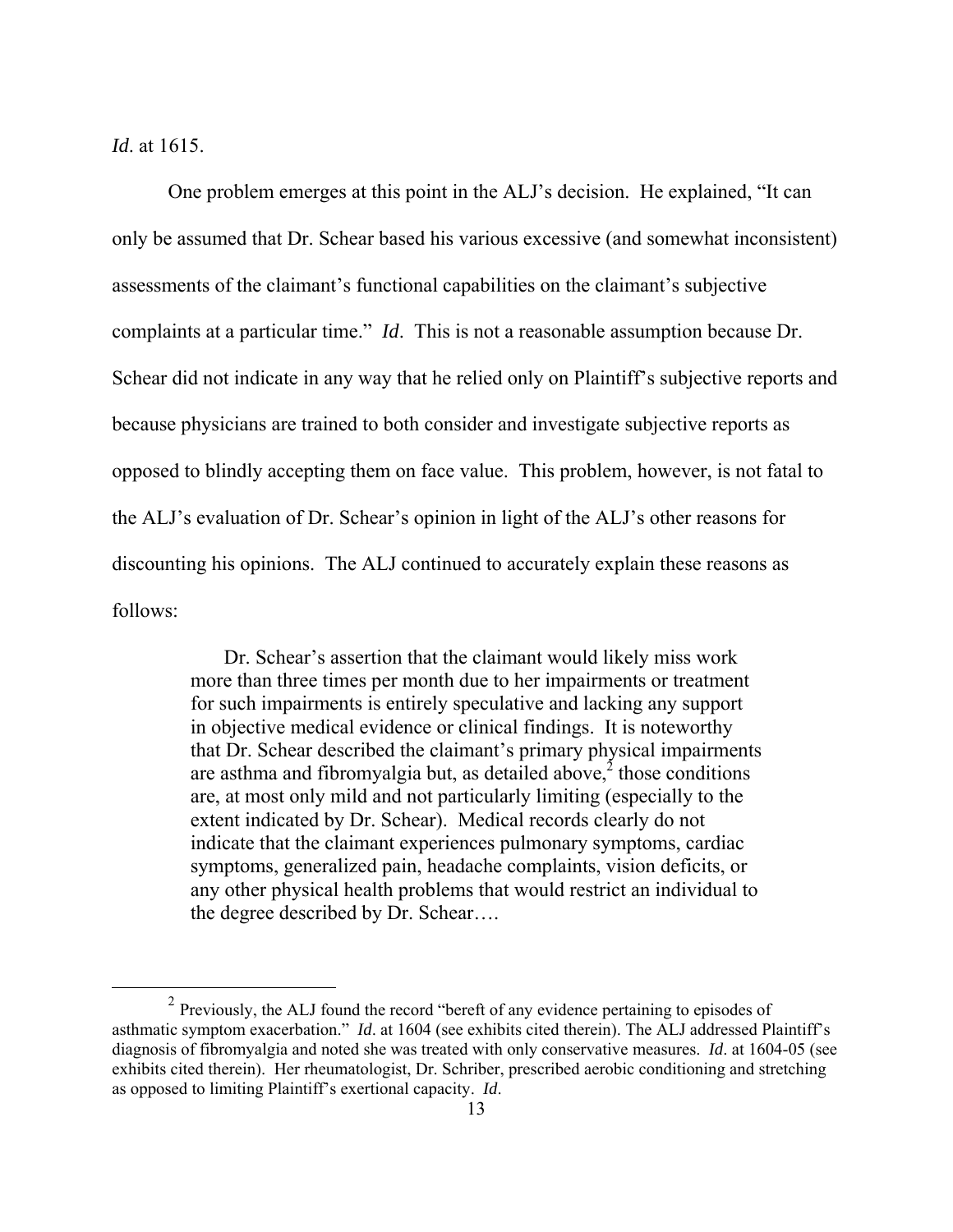*Id.* In addition to these deficiencies in Dr. Schear's opinions, he did not provide any reference to particular evidence in support of his December 2007 and April 2009 opinions, and his explanations for those opinions referred merely to Plaintiff's health problems without providing meaningful insight into any connection between her health problems and his opinions. *See* Doc. 7, *PageID* #s 1134-40, 1475-82. These were proper grounds to discount Dr. Schear's opinions; his diagnoses alone do not support his opinions. *See Brown v. Comm'r of Soc. Sec.,* 156 F.3d 1228 (6th Cir. 1998) ("The mere diagnosis of a condition says nothing about the severity of the condition."); *see also Higgs v. Bowen,* 880 F.2d 860, 863 (6th Cir. 1988) ("The mere diagnosis of arthritis, of course, says nothing about the severity of the condition.); *Hill v. Comm'r of Soc. Sec.,* 560 F. App'x 547 (6th Cir. March 27, 2014) ("[D]isability is determined by the functional limitations imposed by a condition, not the mere diagnosis of it."). The ALJ's reasoning was also sound in light of Dr. Schear's missing explanations for his opinions. Social security regulations explain, "The better an explanation a source provides for an opinion, the more weight we will give that opinion...." 20 C.F.R. § 404.1527(c)(3); *see White v. Comm'r of Soc. Sec.,* 572 F.3d 272, 286 (6th Cir.2009) ("[C]onclusory statements from physicians are properly discounted by ALJs."); *see also* 20 C.F.R. §416.927 (c)(4) ("Generally, the more consistent an opinion is with the records as a whole, the more weight we will give to that opinion.").

Plaintiff contends that the ALJ erred in finding that objective medical evidence did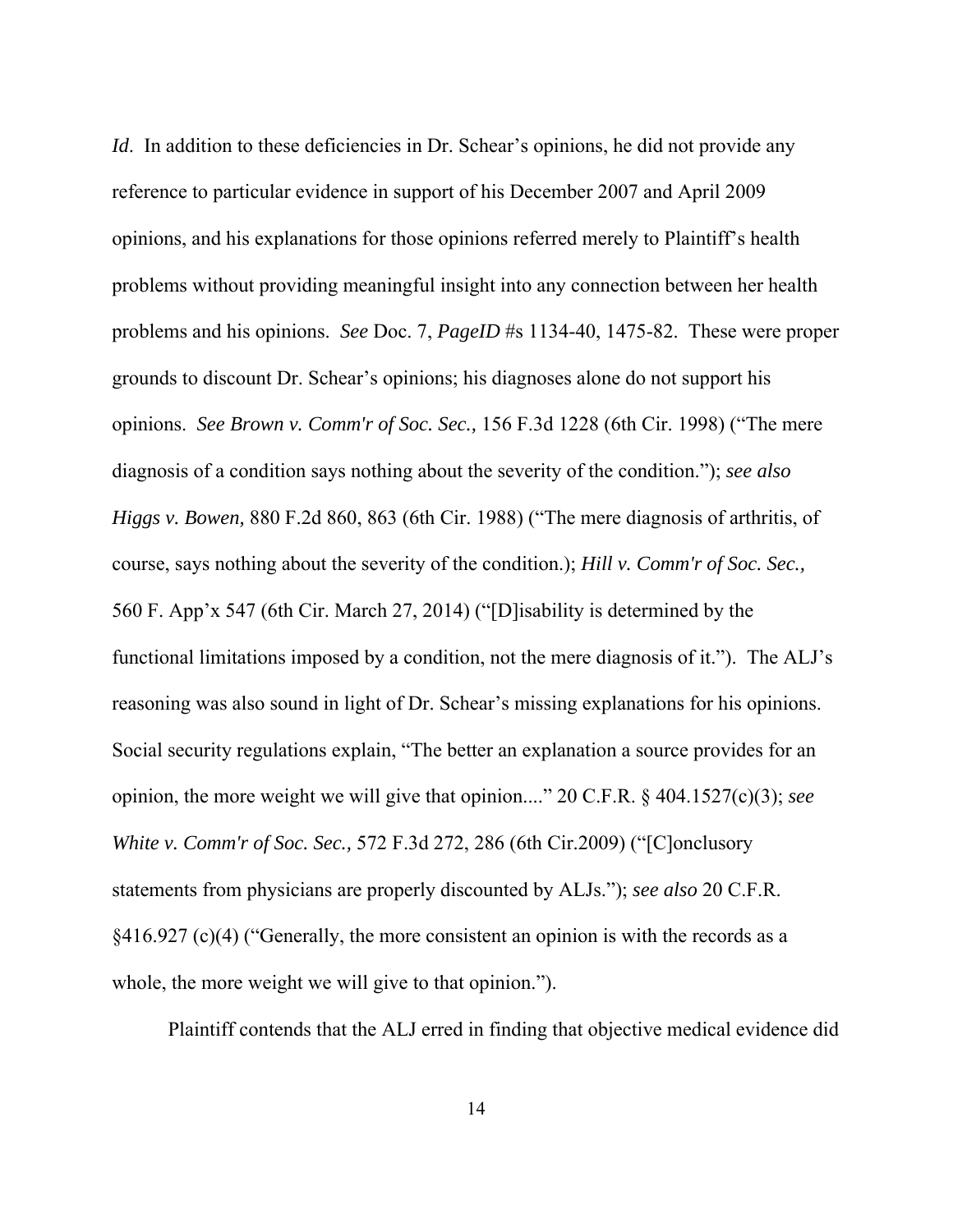not support Dr. Shear's opinion particularly when Plaintiff was treated for a myriad of severe and worsening impairments, as discussed in the voluminous record—indeed it is, at just over 2,200 pages—in Plaintiff's Statement of Facts, and in light of objective evidence. Plaintiff further argues that Dr. Schear's opinions in December 2007 are not inconsistent with his opinions in April 2009. She points out that at both times Dr. Schear indicated (1) Plaintiff had the same limitations in her abilities to stand/walk and lift/carry; (2) she was her extremely limited in bending, reaching, handling, and repetitive foot movements; (3) she was never to climb, balance, stoop, crouch, kneel, or crawl; and she was extremely limited in her ability to reach, handle, finger, feel, and push/pull. These contentions miss the mark.

 The problems discussed above—the absence of objective evidence in support of Dr. Schear's opinions and the lack of significant explanation in support of his opinions are not negated by the presence of Plaintiff's lengthy medical history, the subjective findings in the record generally referred to by Plaintiff, or the consistency in Dr. Schear's opinions. Substantial evidence supports the ALJ's valid reasons for declining to place controlling weight on Dr. Schear's opinion and for instead placing little or no weight on his opinions. Consequently, the presence of substantial contrary evidence is analytically insignificant. *See Blakley*, 581 F.3d at 406 ("if substantial evidence supports the ALJ's decision, this Court defers to that finding 'even if there is substantial evidence in the record that would have supported an opposite conclusion.'") (citation omitted).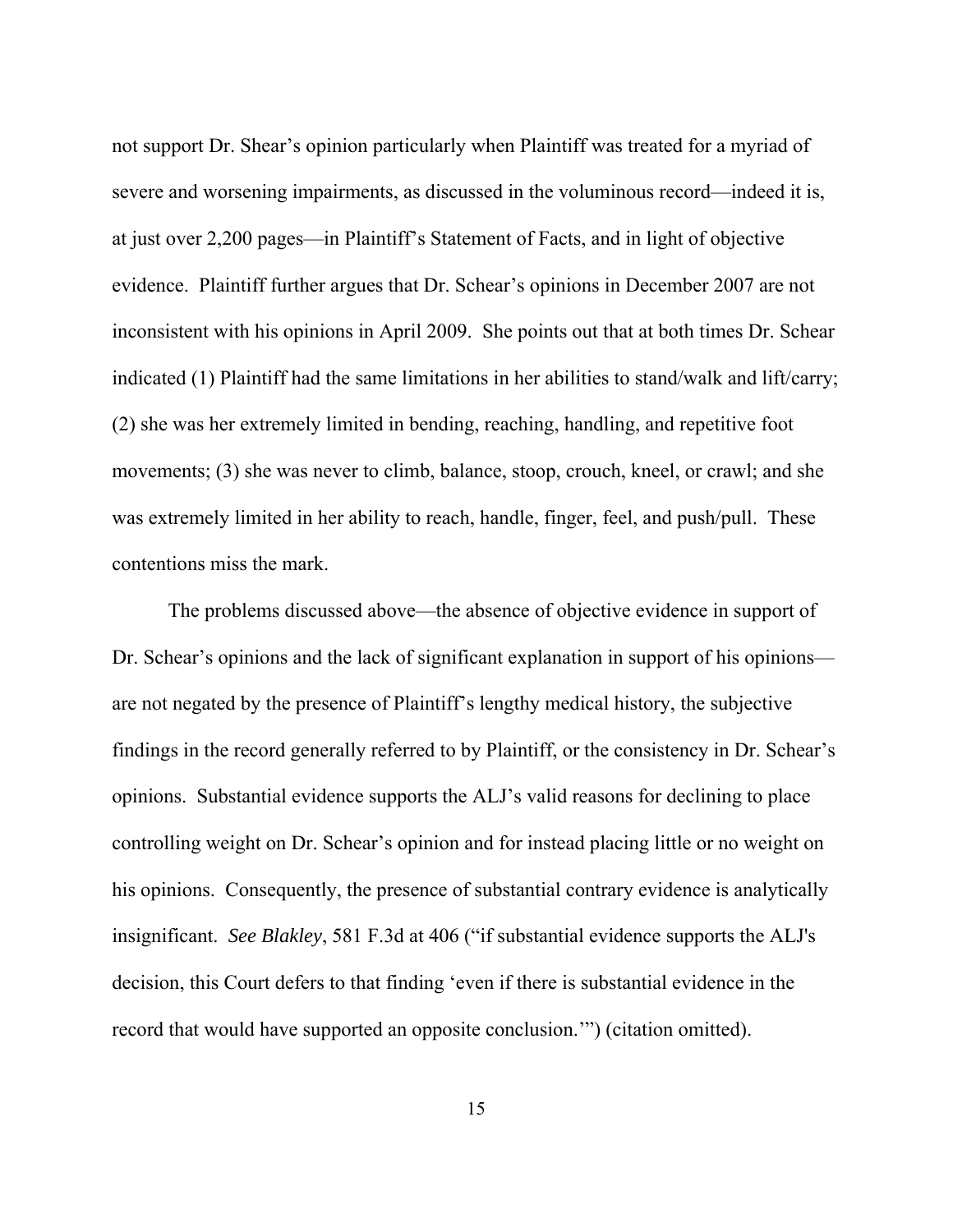Accordingly, Plaintiff's contentions regarding the ALJ's evaluation of Dr. Schear's opinions lack merit.

#### **B. Hypothetical Questions**

The ALJ found at step 3 of his sequential evaluation that Plaintiff had "moderate" limitation in her ability to maintain concentration, persistence, or pace. (Doc. #8, *PageID* #1610). Plaintiff argues that the ALJ's hypothetical question to the vocational expert failed to adequately account for this moderate limitation.

 "In order for a vocational expert's testimony to constitute substantial evidence that a significant number of jobs exists in the economy, the question[s] must accurately portray a claimant's physical and mental impairments." *Ealy v. Comm'r of Soc. Sec.,* 594 F.3d 504, 516 (6th Cir. 2010). "[T]he ALJ is only required to incorporate into the hypothetical questions those limitations that have [properly] been accepted as credible," *McIlroy v. Comm'r of Soc. Sec.,* 42 F. App'x 738, 739 (6th Cir. 2002), and "is not obligated to include unsubstantiated complaints and restrictions in his hypothetical questions," *Brewer v. Social Sec. Admin.,* 39 F. App'x 252, 254 (6th Cir. 2002).

 The ALJ's hypothetical questions to the vocational expert asked about the number of jobs available to a person with Plaintiff's residual functional capacity for light work with many limitations. The limitations the ALJ listed for the vocational expert to consider matched those he listed in Plaintiff's residual functional capacity, including limitations to "unskilled, simple, repetitive tasks …," and "no fast paced production work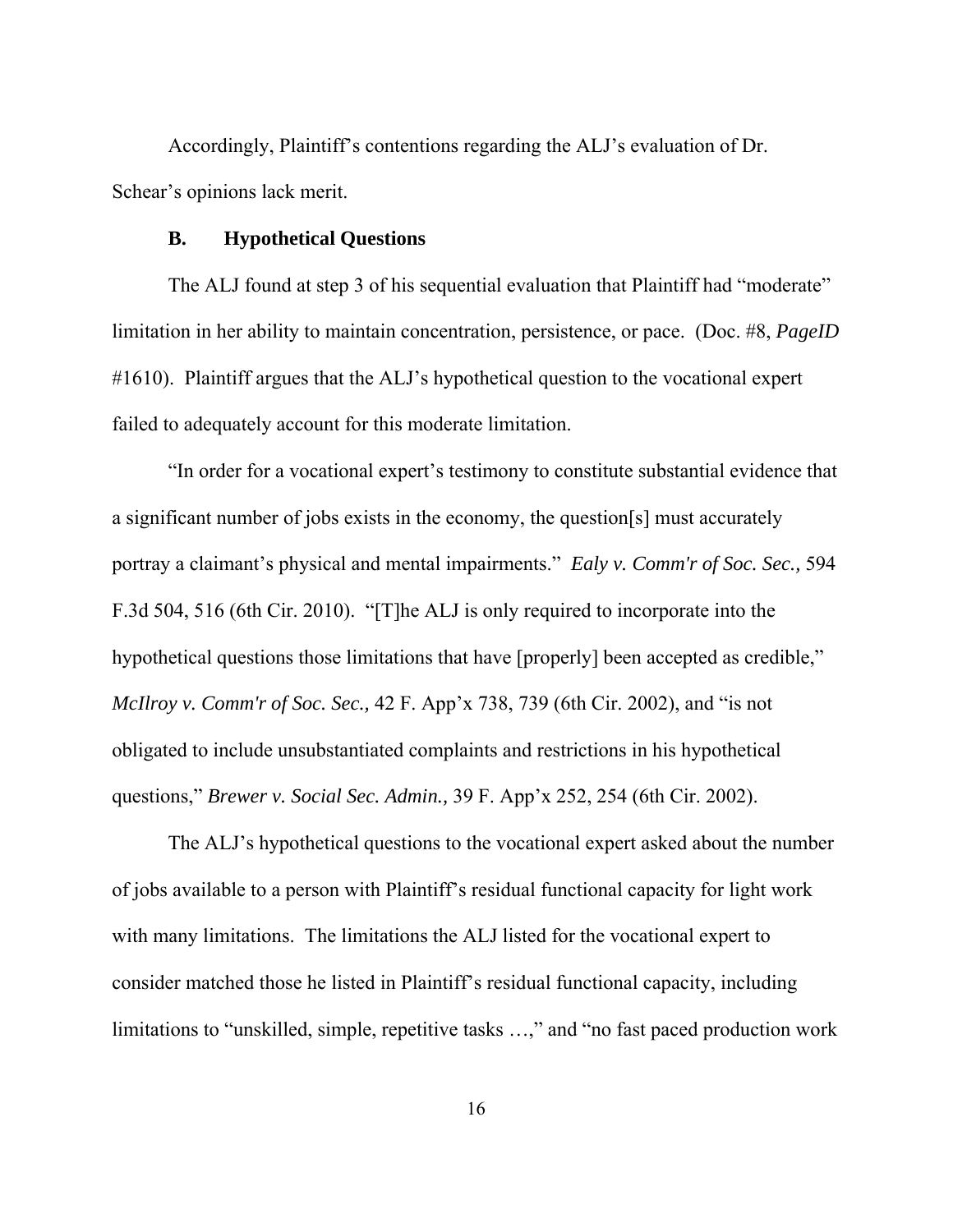or strict production quotas." (Doc. #8, *PageID* #1675).

 Plaintiff views these limitations as inadequate to account for her moderate limitation in concentration, persistence or pace. She relies on four cases, two of which are cases decided by district courts located within the geographic boundary of the Sixth Circuit: *Edwards v. Barnhart*, 383 F. Supp.2d 920, 933 (E.D. Mich. 2005) and *Mays v. Comm'r of Soc. Sec.*, No. 1:14CV800, 2015 WL 1810391, \*7 (N.D. Ohio April 21, 2015). Neither case is persuasive here.

 In *Edwards*, the ALJ's hypothetical questions did not account for the plaintiff's moderate limitation in her ability to concentrate, persist, and keep pace. The inadequate hypothetical included limitations to "co-workers, supervisors and the public," and to "jobs entailing no more than simple, routine, unskilled work." 383 F. Supp.2d at 930. The district court reasoned that the plaintiff "may be unable to meet quotas, stay alert, or work at a consistent pace, even at a simple, unskilled, routine job." *Id*. The limitations in the *Edwards* hypothetical were narrower than the limitations ALK Kenyon presented to the vocational expert in the present case. Here, the ALJ included the limitations identified in *Edwards*, plus the limitation to "a relatively static work environment in which there is very little, if any, changes in the job duties or the work routine from one day to the next." (Doc. #8, *PageID* # 1675). Although it is a close question, by including this detailed limitation into the hypotheticals, ALJ Kenyon narrowed the *Edwards* hypotheticals to accurately describe a worker with Plaintiff's moderate limitations in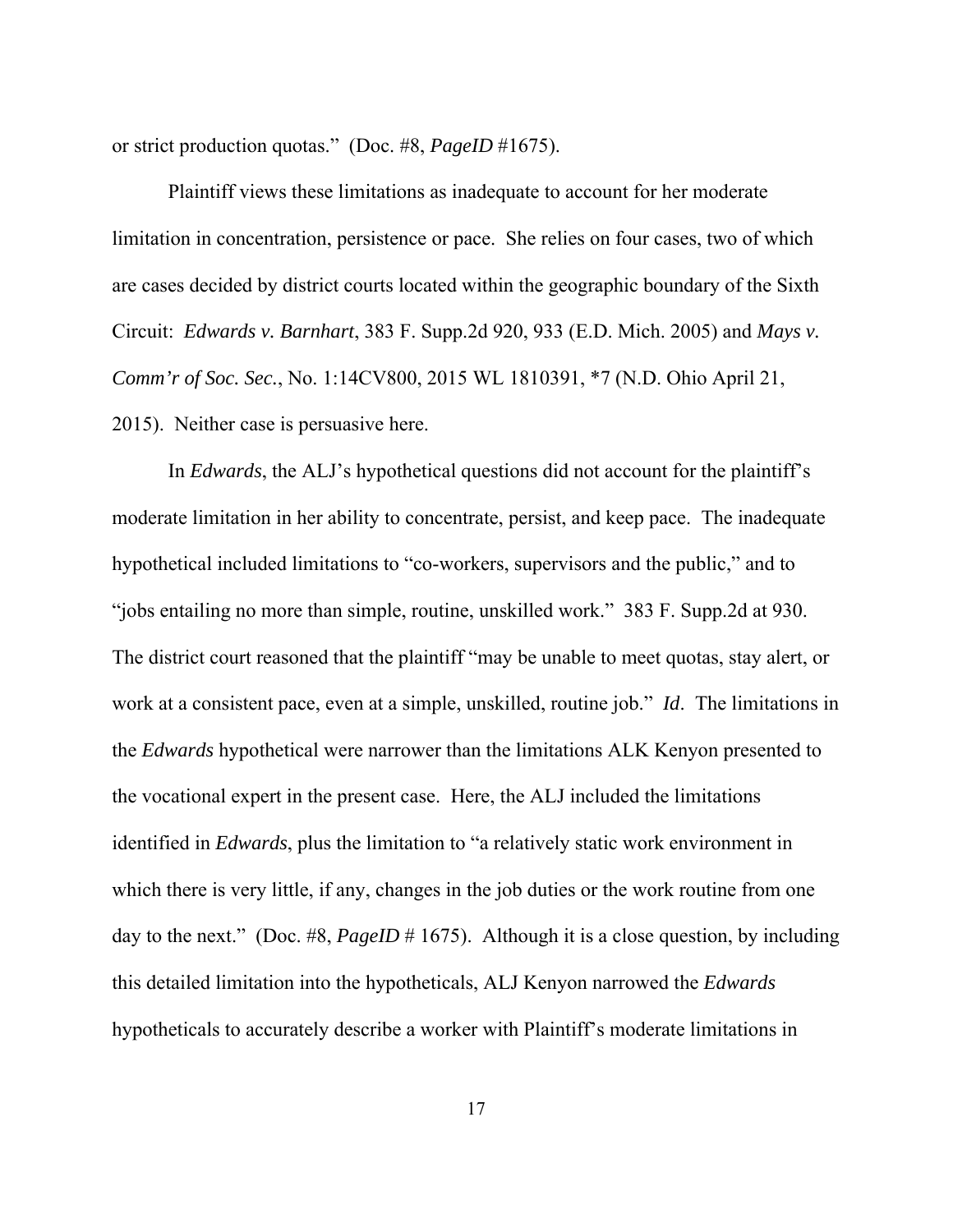concentration, persistence, and pace. *Cf. Steed v. Astrue,* 2012 WL 1097003, at \*9 (N.D. Ohio 2012) (finding the plaintiff's moderate limitation in concentration, persistence, and pace included within hypothetical about "a person … limit[ed] to light work…, the work would be simple and routine in nature, there would be little changes in the workplace, there would be no interaction with the public and occasional interaction with coworkers….")

*Mays* is likewise not persuasive because its facts are not similar to the present case. The district court in *Mays* observed, "Limiting someone to jobs that do not require strict productions quotas does not fully address the issue of poor concentration." *Mays*, 2015 WL 1810391, at \*7. In the present case, the issue is a moderate limitation in concentration rather than the more limited "poor concentration" referred to in *Mays*. In addition, the context of this comment in *Mays* was not during a debate over hypothetical questions but rather in a harmless-error analysis. *Mays*, therefore, does not support Plaintiff's contentions in this case.

 Plaintiff's two remaining extra-circuit cases, *Whack v. Astrue*, No. 06-4917, \*8-\*9 (N.D. Pa. Feb. 26, 2008) and *Varga v. Colvin*, 794 F.3d 809, 815 (7th Cir. 2015) are similarly distinguished from the present case and are neither controlling nor persuasive in this case.

Accordingly, Plaintiff's challenges to the ALJ's hypothetical questions lack merit.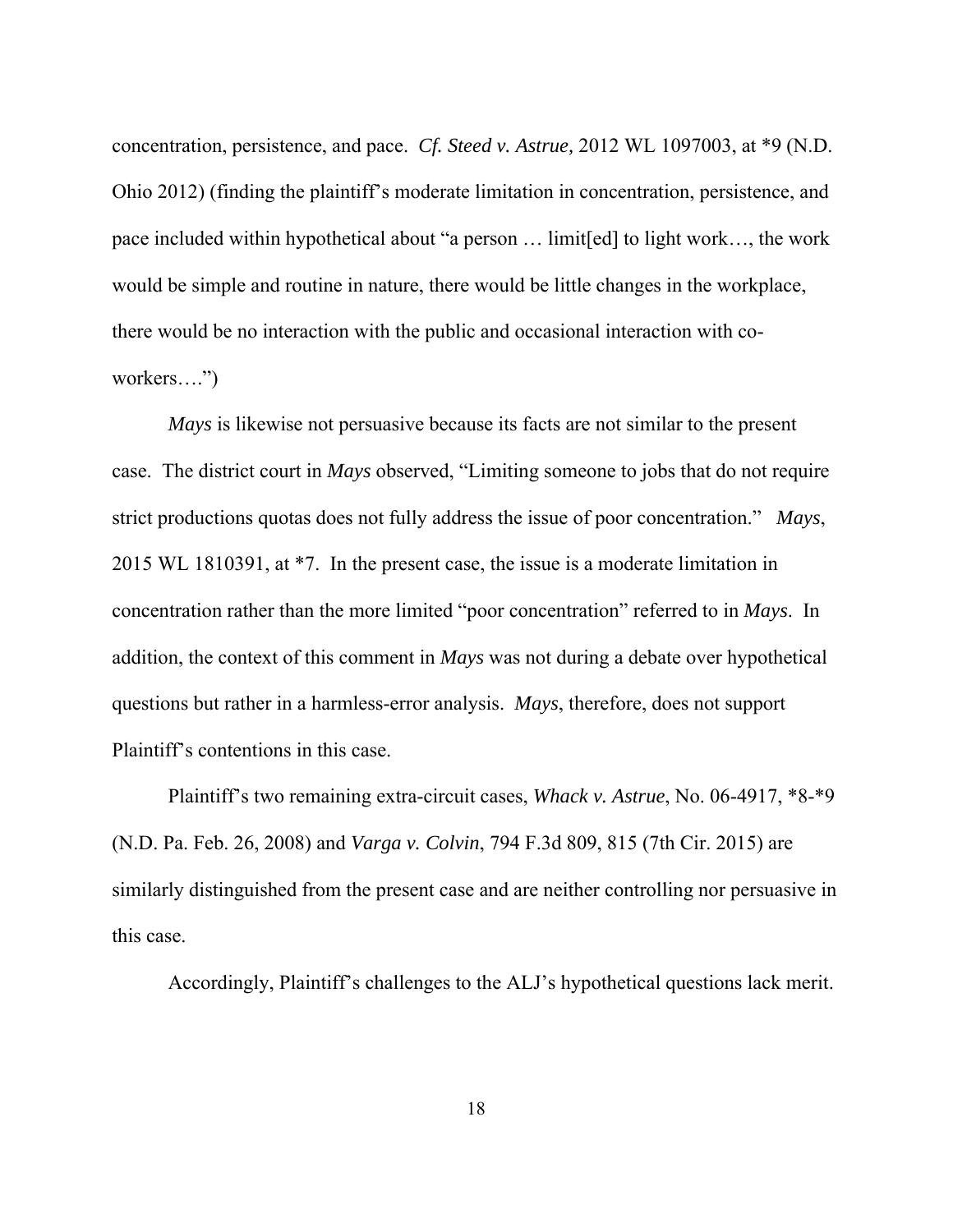## **C. Plaintiff's Credibility**

 Plaintiff argues that the ALJ failed to properly evaluate the credibility of her statements and complaints. She reasons that the ALJ failed to complete a thorough evaluation of the record, failed to explain the weight accorded to her specific symptoms, failed to consider the side effects of her medications, especially her sleepiness during the day.

 To be clear at the outset, there is no doubt in the record that Plaintiff experiences daily symptoms including pain. As in many social security cases, the record in this case posed difficult questions to the ALJ: What did the evidence reveal about Plaintiff's pain levels? How credible was Plaintiff when she reported her pain to medical sources and described her pain to the ALJ. Such questions can be vexing, all the more so here where Plaintiff has attempted for years (she applied for benefits in June 2007, and her previous January 2007 application was denied) to convince the Social Security Administration that her pain is real, serious, and disabling. Because such vexing questions fall first to the ALJ, rather than this Court, the ALJ "has a unique opportunity to observe the claimant and judge her subjective complaints." *Buxton v. Halter*, 246 F.3d 762, 773 (6th Cir. 2001). And, because of this, "an ALJ's findings based on the credibility of the applicant are to be accorded great weight and deference …." *Walters v. Comm'r of Soc. Sec.,* 127 F.3d 525, 531 (6th Cir. 1997) (citing *Villarreal v. Sec'y of Health & Human Servs.,* 818 F.2d 461, 463 (6th Cir. 1987)); *see Cruse v. Comm'r of Soc. Sec.,* 502 F.3d 532, 542 (6th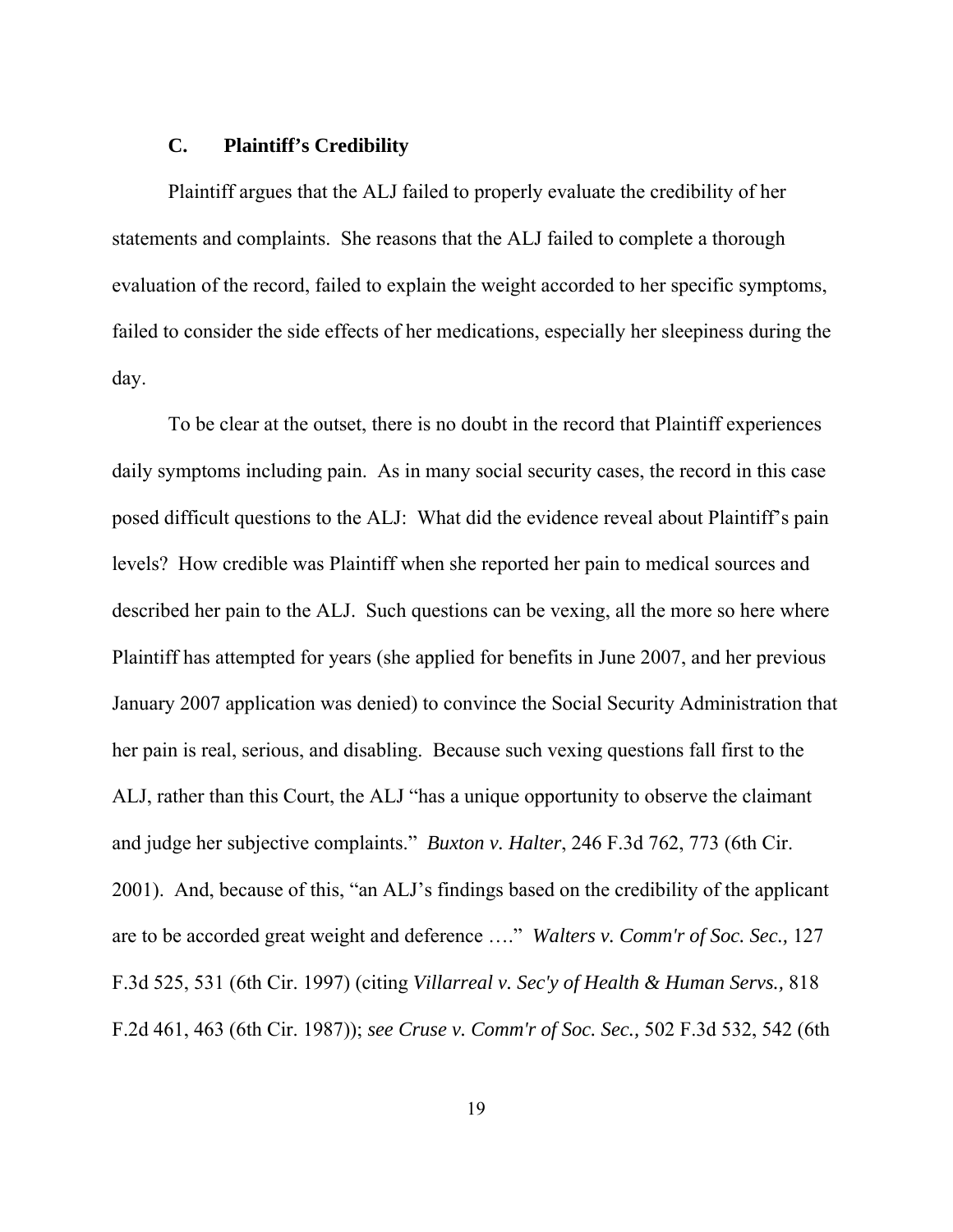Cir. 2007); *Buxton*, 246 F.3d at 773. However, an ALJ's assessment of credibility must be supported by substantial evidence. *Cruse,* 502 F.3d at 542 (citing *Walters,* 127 F.3d at 531).

 Congress mandates that a social security applicant's subjective complaints of "pain or other symptoms shall not alone be conclusive evidence of disability…." 42 U.S.C. § 423(d)(5)(A). As a result, Plaintiff's testimony and reports about her pain levels and other symptoms, while relevant to determining whether she is under a disability, cannot by themselves establish that she is under a disability. *See Buxton v. Halter*, 246 F.3d 762, 773 (6th Cir. 2001). Credibility assessments are conducted under a two-part analysis:

> First, the ALJ will ask whether there is an underlying medically determinable physical impairment that could reasonably be expected to produce the claimant's symptoms. 20 C.F.R. § 416.929(a). Second, if the ALJ finds that such an impairment exists, then he must evaluate the intensity, persistence, and limiting effects of the symptoms on the individual's ability to do basic work activities. *Id.*

*Rogers,* 486 F.3d at 247. When evaluating the intensity, persistence, and limiting effects of a Plaintiff's symptoms, social security regulations require ALJs to consider the following factors: daily activities; location, duration, frequency, and intensity of the pain or other symptoms; precipitating and aggravating factors; the type, dosage, effectiveness, and side effects of any medication the Plaintiff takes or has taken to alleviate symptoms; treatment, other than medication, the Plaintiff receives or has received for relief of symptoms; any measures the Plaintiff uses or has used to relieve symptoms; and other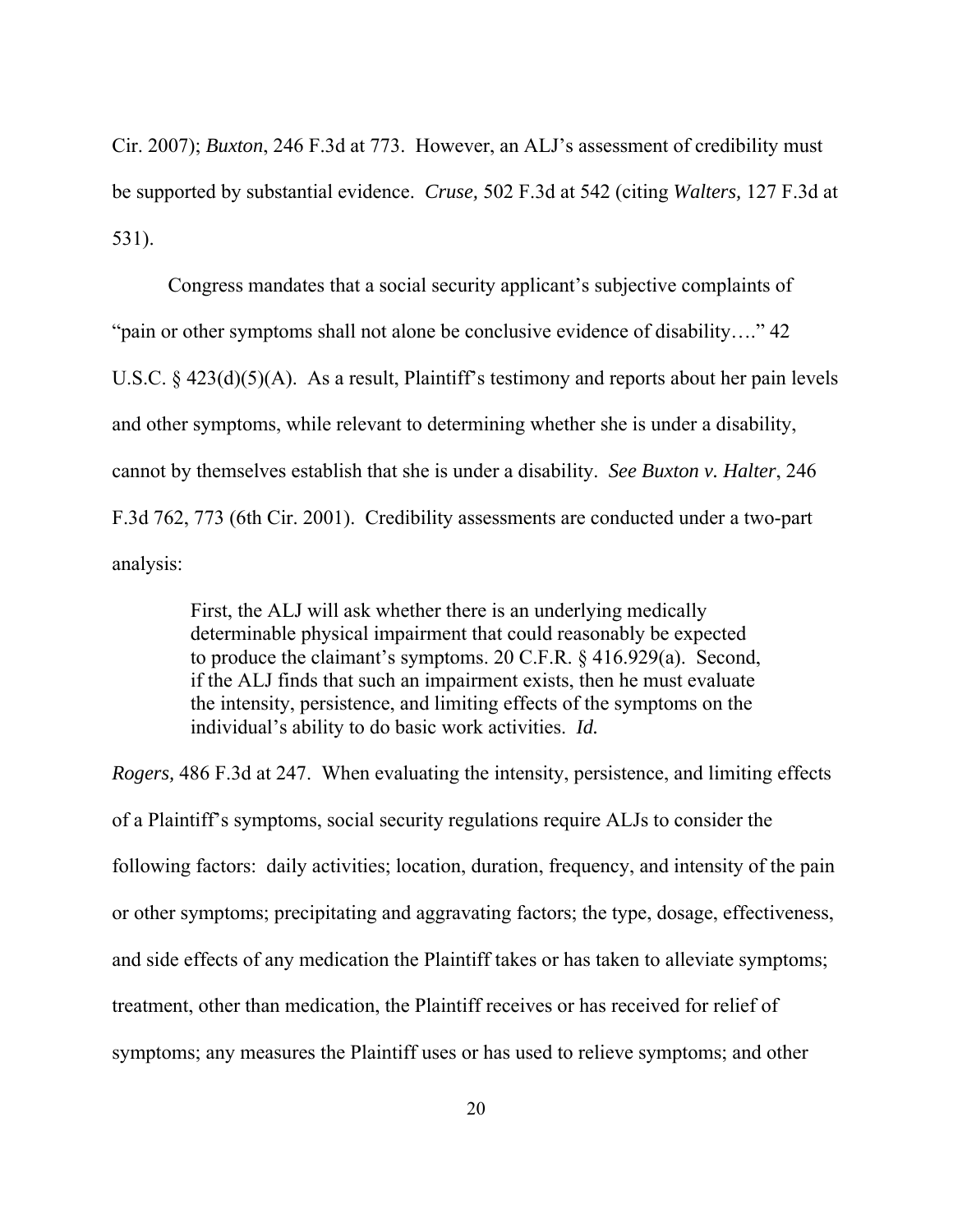factors concerning the Plaintiff's functional limitations and restrictions due to pain or other symptoms. 20 C.F.R. § 416.929(c)(3).

 Soc. Sec. Rul. No. 96-7p, 1996 WL 374186, at \*4 (Soc. Sec. Admin. July 2, 1996).<sup>3</sup> "Social Security Ruling 96-7p also requires the ALJ explain his credibility determinations in his decision such that it must be sufficiently specific to make clear to the individual and to any subsequent reviewers the weight the adjudicator gave to the individual's statements and the reasons for that weight." *Rogers*, 486 F.3d at 248 (internal quotation and footnote omitted); *see also Felisky v. Bowen*, 35 F.3d 1027, 1036 (6th Cir. 1994) ("If an ALJ rejects a claimant's testimony as incredible, he must clearly state his reasons for doing so.") (citation omitted).

 When addressing Plaintiff's credibility, the ALJ discussed a variety of factors under the correct legal criteria, and substantial evidence supports ALJ's credibility findings. For example, as noted above, the ALJ observed that the objective medical evidence did not support Plaintiff's allegations. (Doc. #8, *PageID* # 1612); *see* 20 C.F.R. § 404.1529(c)(2) (ALJ considers objective medical evidence when assessing credibility).

 The ALJ also considered other probative factors. He found several inconsistencies between Plaintiff's testimony and her reports to her physicians. For example, he noted that Plaintiff testified she had heard voices every day since age 20 (Doc. #8, PageID# 1663), yet review of mental health treatment records reveals she had no delusions or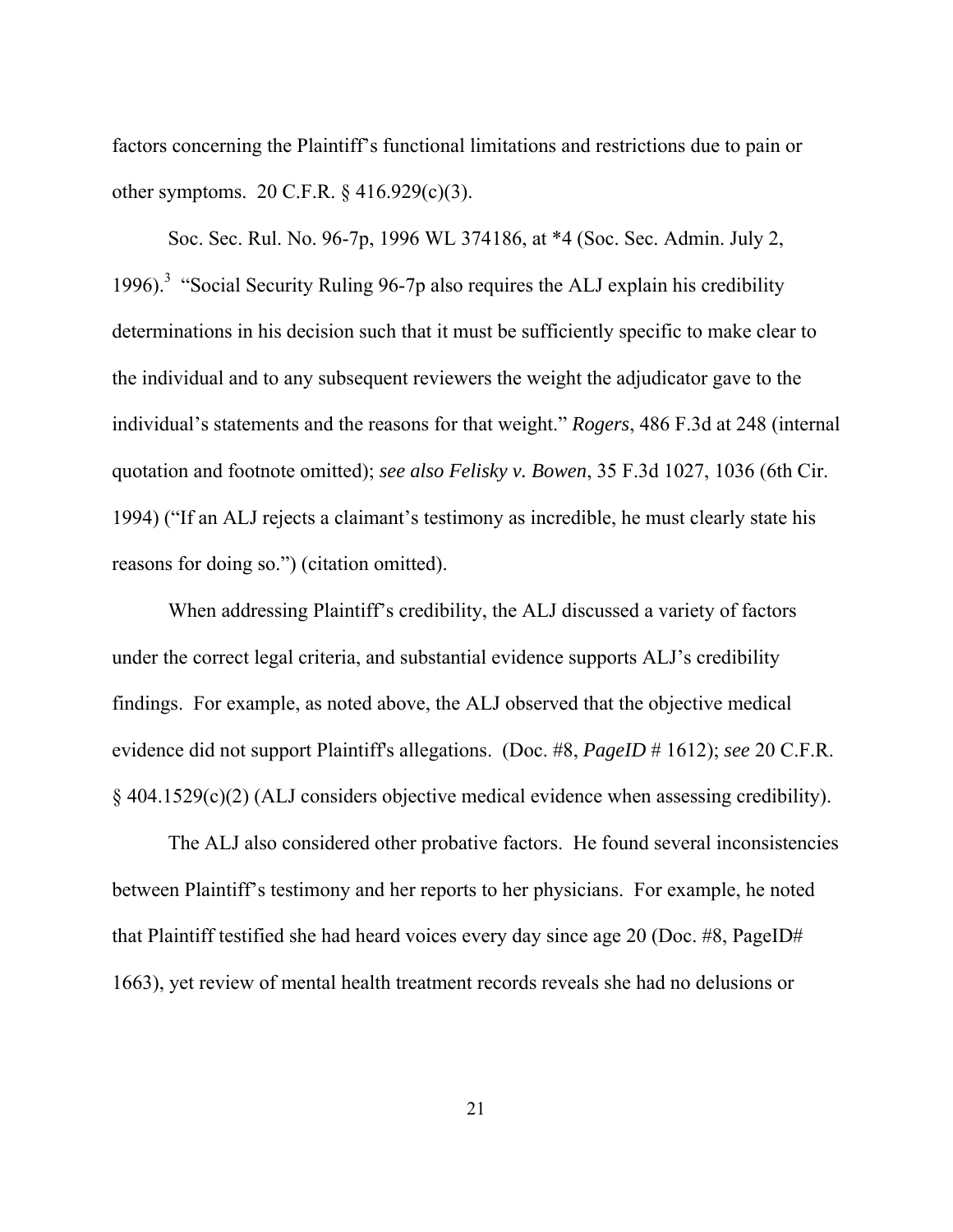hallucinations, particularly when appropriately medicated. (Doc. #7, *PageID* # 1182; Doc. #8, *PageID*#s 1608, 1617, 1999-2009, 2025, 2027, 2035. In addition, Plaintiff testified to having daily headaches and migraines that essentially would affect her 4 out of 7 days a week. (Doc. #8, *PageID* # 1661). Yet, the ALJ reasonably described minimal reports of these in Plaintiff's medical record. *See* Doc. #8, *PageID #*1605.

 Plaintiff, moreover, held a part-time job for 3 years from 2010-12, janitorial work. *Id.* at 1617, 1974. It is reasonable to consider that such work required her to be less limited than she described during the ALJ's hearing. The ALJ also relied on the treatment notes which showed mild symptoms compared to Plaintiff's testimony of extreme difficulties. *Id.* at 1617.

 In sum, the ALJ properly evaluated Plaintiff's allegations in accordance with controlling law and reasonably concluded that they were not fully credible. Great deference is therefore due the ALJ's assessment of Plaintiff's. *See Walters,* 127 F.3d at 531.

 Accordingly, Plaintiff's contentions regarding the ALJ's evaluation of her credibility lack merit.

## **IT IS THEREFORE ORDERED THAT:**

- 1. The Commissioner's non-disability finding is affirmed; and
- 2. The case is terminated on the docket of this Court.

-

 $3$  The Social Security Administration issued Soc. Sec. R. No. 16-3p, effective March 16, 2016, which supersedes Soc. Sec. R. No. 96-7p. At the time of the ALJ's decision in this case, Soc. Sec. R. No. 96-7p was still in effect.